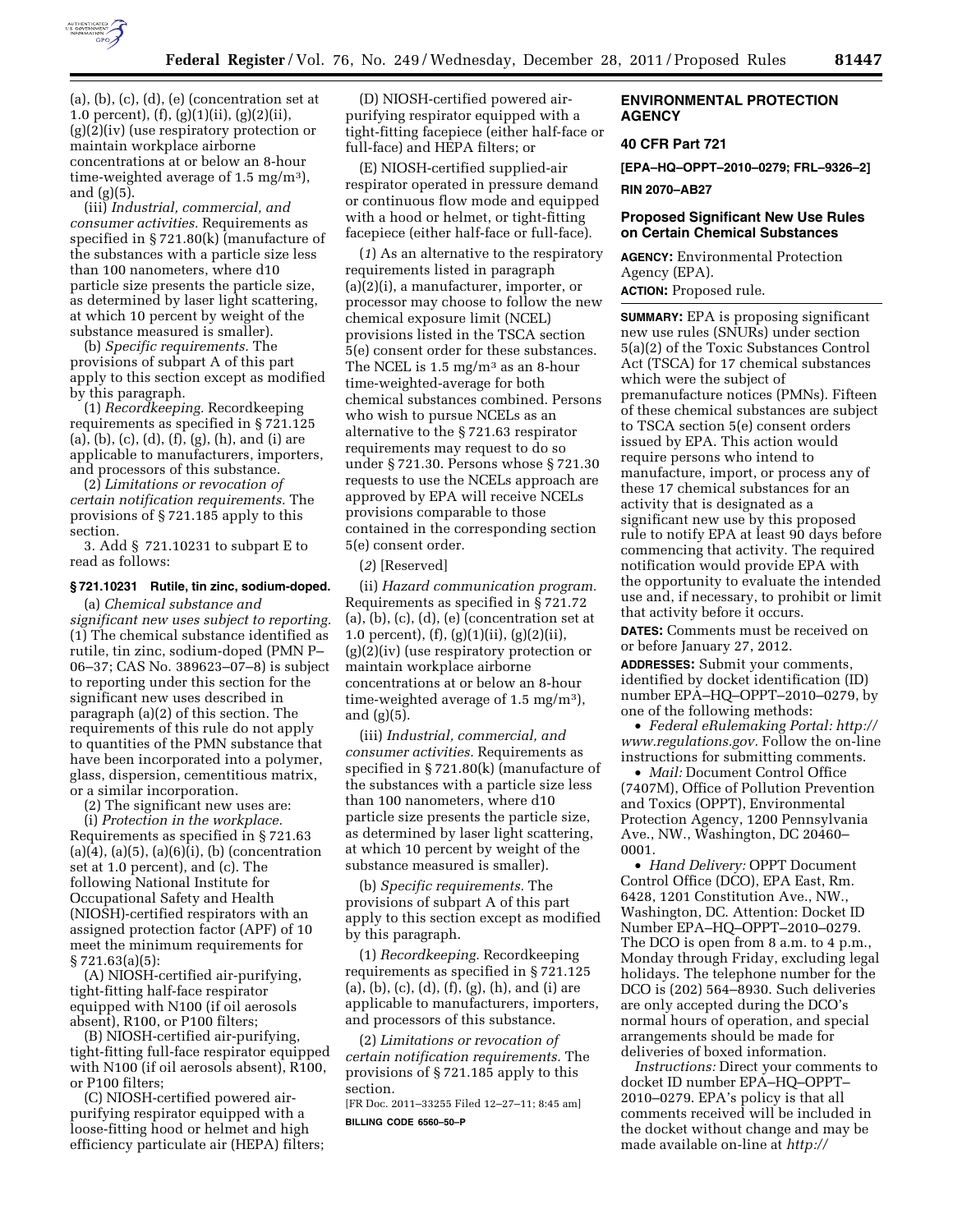*[www.regulations.gov,](http://www.regulations.gov)* including any personal information provided, unless the comment includes information claimed to be Confidential Business Information (CBI) or other information whose disclosure is restricted by statute. Do not submit information that you consider to be CBI or otherwise protected through regulations.gov or email. The regulations.gov Web site is an ''anonymous access'' system, which means EPA will not know your identity or contact information unless you provide it in the body of your comment. If you send an email comment directly to EPA without going through regulations.gov, your email address will be automatically captured and included as part of the comment that is placed in the docket and made available on the Internet. If you submit an electronic comment, EPA recommends that you include your name and other contact information in the body of your comment and with any disk or CD–ROM you submit. If EPA cannot read your comment due to technical difficulties and cannot contact you for clarification, EPA may not be able to consider your comment. Electronic files should avoid the use of special characters, any form of encryption, and be free of any defects or viruses.

*Docket:* All documents in the docket are listed in the docket index available at *[http://www.regulations.gov.](http://www.regulations.gov)* Although listed in the index, some information is not publicly available, e.g., CBI or other information whose disclosure is restricted by statute. Certain other material, such as copyrighted material, will be publicly available only in hard copy. Publicly available docket materials are available electronically at *[http://www.regulations.gov,](http://www.regulations.gov)* or, if only available in hard copy, at the OPPT Docket. The OPPT Docket is located in the EPA Docket Center (EPA/DC) at Rm. 3334, EPA West Bldg., 1301 Constitution Ave., NW., Washington, DC. The EPA/DC Public Reading Room hours of operation are 8:30 a.m. to 4:30 p.m., Monday through Friday, excluding legal holidays. The telephone number of the EPA/DC Public Reading Room is (202) 566–1744, and the telephone number for the OPPT Docket is (202) 566–0280. Docket visitors are required to show photographic identification, pass through a metal detector, and sign the EPA visitor log. All visitor bags are processed through an X-ray machine and subject to search. Visitors will be provided an EPA/DC badge that must be visible at all times in the building and returned upon departure.

**FOR FURTHER INFORMATION CONTACT:** *For technical information contact:* Kenneth

Moss, Chemical Control Division (7405M), Office of Pollution Prevention and Toxics, Environmental Protection Agency, 1200 Pennsylvania Ave., NW., Washington, DC 20460–0001; telephone number: (202) 564–9232; email address: *[moss.kenneth@epa.gov.](mailto:moss.kenneth@epa.gov)* 

*For general information contact:* The TSCA–Hotline, ABVI–Goodwill, 422 South Clinton Ave., Rochester, NY 14620; telephone number: (202) 554– 1404; email address: *[TSCA–](mailto:TSCA-Hotline@epa.gov)  [Hotline@epa.gov.](mailto:TSCA-Hotline@epa.gov)* 

## **SUPPLEMENTARY INFORMATION:**

## **I. General Information**

#### *A. Does this action apply to me?*

You may be potentially affected by this action if you manufacture, import, process, or use the chemical substances contained in this proposed rule. Potentially affected entities may include, but are not limited to:

• Manufacturers, importers, or processors of one or more subject chemical substances (NAICS codes 325 and 324110), e.g., chemical manufacturing and petroleum refineries.

This listing is not intended to be exhaustive, but rather provides a guide for readers regarding entities likely to be affected by this action. Other types of entities not listed in this unit could also be affected. The North American Industrial Classification System (NAICS) codes have been provided to assist you and others in determining whether this action might apply to certain entities. To determine whether you or your business may be affected by this action, you should carefully examine the applicability provisions in § 721.5. If you have any questions regarding the applicability of this action to a particular entity, consult the technical person listed under **FOR FURTHER INFORMATION CONTACT**.

This action may also affect certain entities through pre-existing import certification and export notification rules under TSCA. Chemical importers are subject to the TSCA section 13 (15 U.S.C. 2612) import certification requirements promulgated at 19 CFR 12.118 through 12.127; see also 19 CFR 127.28. Chemical importers must certify that the shipment of the chemical substance complies with all applicable rules and orders under TSCA. Importers of chemicals subject to a final SNUR must certify their compliance with the SNUR requirements. The EPA policy in support of import certification appears at 40 CFR part 707, subpart B. In addition, any persons who export or intend to export a chemical substance that is the subject of a proposed or final SNUR are subject to the export

notification provisions of TSCA section 12(b) (15 U.S.C. 2611(b)) (see § 721.20), and must comply with the export notification requirements in 40 CFR part 707, subpart D.

# *B. What should I consider as I prepare my comments for EPA?*

1. Submitting CBI. Do not submit this information to EPA through regulations.gov or email. Clearly mark the part or all of the information that you claim to be CBI. For CBI information in a disk or CD–ROM that you mail to EPA, mark the outside of the disk or CD–ROM as CBI and then identify electronically within the disk or CD–ROM the specific information that is claimed as CBI. In addition to one complete version of the comment that includes information claimed as CBI, a copy of the comment that does not contain the information claimed as CBI must be submitted for inclusion in the public docket. Information so marked will not be disclosed except in accordance with procedures set forth in 40 CFR part 2.

2. Tips for preparing your comments. When submitting comments, remember to:

i. Identify the document by docket ID number and other identifying information (subject heading, **Federal Register** date and page number).

ii. Follow directions. The Agency may ask you to respond to specific questions or organize comments by referencing a Code of Federal Regulations (CFR) part or section number.

iii. Explain why you agree or disagree; suggest alternatives and substitute language for your requested changes.

iv. Describe any assumptions and provide any technical information and/ or data that you used.

v. If you estimate potential costs or burdens, explain how you arrived at your estimate in sufficient detail to allow for it to be reproduced.

vi. Provide specific examples to illustrate your concerns and suggest alternatives.

vii. Explain your views as clearly as possible, avoiding the use of profanity or personal threats.

viii. Make sure to submit your comments by the comment period deadline identified.

# **II. Background**

## *A. What action is the agency taking?*

These proposed SNURs would, when finalized, require persons to notify EPA at least 90 days before commencing the manufacture, import, or processing of the specific chemical substances identified in the PMNs for any activity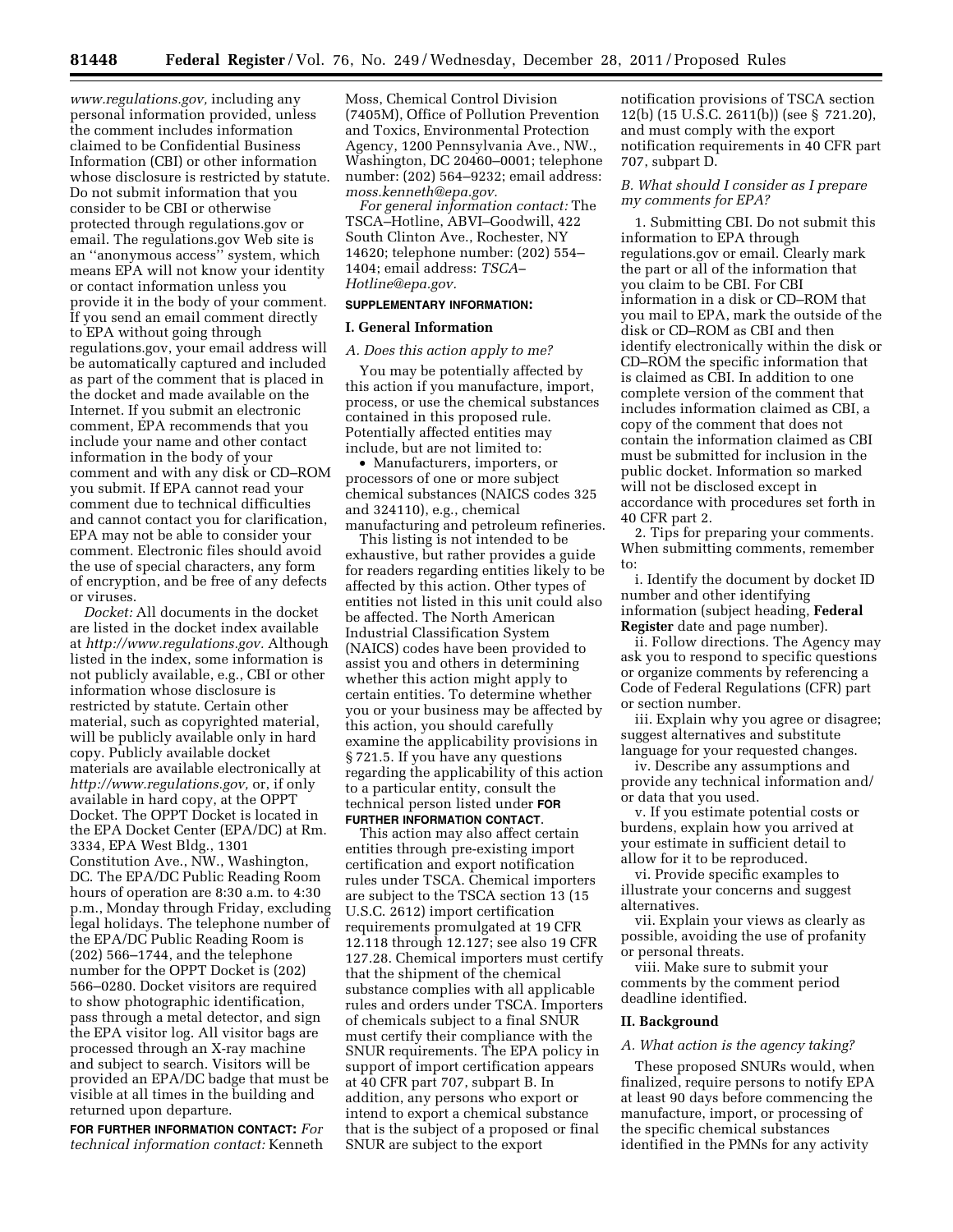designated by these SNURs as a significant new use. Receipt of such notices allows EPA to assess risks that may be presented by the intended uses and, if appropriate, to regulate the proposed use before it occurs. Additional rationale and background to these rules are more fully set out in the preamble to EPA's first direct final SNUR published in the **Federal Register**  of April 24, 1990 (55 FR 17376). Consult that preamble for further information on the objectives, rationale, and procedures for SNURs and on the basis for significant new use designations, including provisions for developing test data.

## *B. What is the agency's authority for taking this action?*

Section 5(a)(2) of TSCA (15 U.S.C. 2604(a)(2)) authorizes EPA to determine that a use of a chemical substance is a ''significant new use.'' EPA must make this determination by rule after considering all relevant factors, including the TSCA section 5(a)(2) factors, listed in Unit III. of this document. Once EPA determines that a use of a chemical substance is a significant new use, TSCA section 5(a)(1)(B) and 40 CFR part 721 requires persons to submit a significant new use notice (SNUN) to EPA at least 90 days before they manufacture, import, or process the chemical substance for that use. Persons who must report are described in § 721.5.

## *C. Applicability of General Provisions*

General provisions for SNURs appear in 40 CFR part 721, subpart A. These provisions describe persons subject to the rule, recordkeeping requirements, exemptions to reporting requirements, and applicability of the rule to uses occurring before the effective date of the final rule. Provisions relating to user fees appear at 40 CFR part 700.

According to § 721.1(c), persons subject to these SNURs must comply with the same notice requirements and EPA regulatory procedures as submitters of PMNs under TSCA section 5(a)(1)(A). In particular, these requirements include the information submission requirements of TSCA section 5(b) and 5(d)(1), the exemptions authorized by TSCA section 5(h)(1), (h)(2), (h)(3), and (h)(5), and the regulations at 40 CFR part 720. Once EPA receives a SNUN, EPA may take regulatory action under TSCA section 5(e), 5(f), 6, or 7 to control the activities for which it has received the SNUN. If EPA does not take action, EPA is required under TSCA section 5(g) to explain in the **Federal Register**  its reasons for not taking action.

## **III. Significant New Use Determination**

Section 5(a)(2) of TSCA states that EPA's determination that a use of a chemical substance is a significant new use must be made after consideration of all relevant factors, including:

• The projected volume of manufacturing and processing of a chemical substance.

• The extent to which a use changes the type or form of exposure of human beings or the environment to a chemical substance.

• The extent to which a use increases the magnitude and duration of exposure of human beings or the environment to a chemical substance.

• The reasonably anticipated manner and methods of manufacturing, processing, distribution in commerce, and disposal of a chemical substance.

In addition to these factors enumerated in TSCA section 5(a)(2), the statute authorized EPA to consider any other relevant factors.

To determine what would constitute a significant new use for the 17 chemical substances that are the subject of these proposed SNURs, EPA considered relevant information about the toxicity of the chemical substances, likely human exposures and environmental releases associated with possible uses, taking into consideration the four bulleted TSCA section 5(a)(2) factors listed in this unit.

## **IV. Substances Subject to this Proposed Rule**

EPA is proposing to establish significant new use and recordkeeping requirements for 17 chemical substances in 40 CFR part 721, subpart E. In this unit, EPA provides the following information for each chemical substance:

• PMN number.

• Chemical name (generic name, if the specific name is claimed as CBI).

• Chemical Abstracts Service (CAS) number (if assigned for non-confidential chemical identities).

• Basis for the TSCA section 5(e) consent order or, for non-section 5(e) SNURs, the basis for the SNUR (i.e., SNURs without TSCA section 5(e) consent orders).

• Toxicity concerns.

• Tests recommended by EPA to provide sufficient information to evaluate the chemical substance (see Unit VIII. for more information).

• CFR citation assigned in the regulatory text section of this proposed rule.

This proposed rule includes 7 PMN substances whose reported chemical names include the term ''carbon

nanotube'' or ''CNT''. Because of a lack of established nomenclature for carbon nanotubes, the TSCA Inventory names for carbon nanotubes are currently in generic form, e.g., carbon nanotube (CNT), multi-walled carbon nanotube (MWCNT), double-walled carbon nanotube (DWCNT), or single-walled carbon nanotube (SWCNT). EPA uses the specific structural characteristics provided by the PMN submitter to more specifically characterize the Inventory listing for an individual CNT. All submitters of new chemical notices for CNTs have claimed those specific structural characteristics as CBI. EPA is publishing the generic chemical name along with the PMN number to identify that a distinct chemical substance was the subject of the PMN without revealing the confidential chemical identity of the PMN substance. Confidentiality claims preclude a more detailed description of the identity of these CNTs. If an intended manufacturer, importer, or processor of CNTs is unsure of whether its CNTs are subject to this proposed SNUR or any other SNUR, the company can either contact EPA or obtain a written determination from EPA pursuant to the bona fide procedures at § 721.11. EPA is using the specific structural characteristics, for all CNTs submitted as new chemical substances under TSCA, to help develop standard nomenclature for placing these chemical substances on the TSCA Inventory. EPA has compiled a generic list of those structural characteristics entitled ''Material Characterization of Carbon Nanotubes for Molecular Identity (MI) Determination & Nomenclature.'' A copy of this list is available in the docket for these proposed SNURs under docket ID number EPA–HQ–OPPT– 2010–0279. If EPA develops a more specific generic chemical name for these materials, that name will be made publicly available.

The regulatory text section of this proposed rule specifies the activities designated as significant new uses. Certain new uses, including exceeding production volume limits (i.e., limits on manufacture and importation volume) and other uses designated in this rule, may be claimed as CBI.

This proposed rule includes 15 PMN substances for which EPA determined, pursuant to TSCA section 5(e), that uncontrolled manufacture, import, processing, distribution in commerce, use, and disposal may present an unreasonable risk of injury to human health or the environment. Accordingly, these substances are subject to ''riskbased'' consent orders under TSCA section  $5(e)(1)(A)(ii)(I)$ . Those consent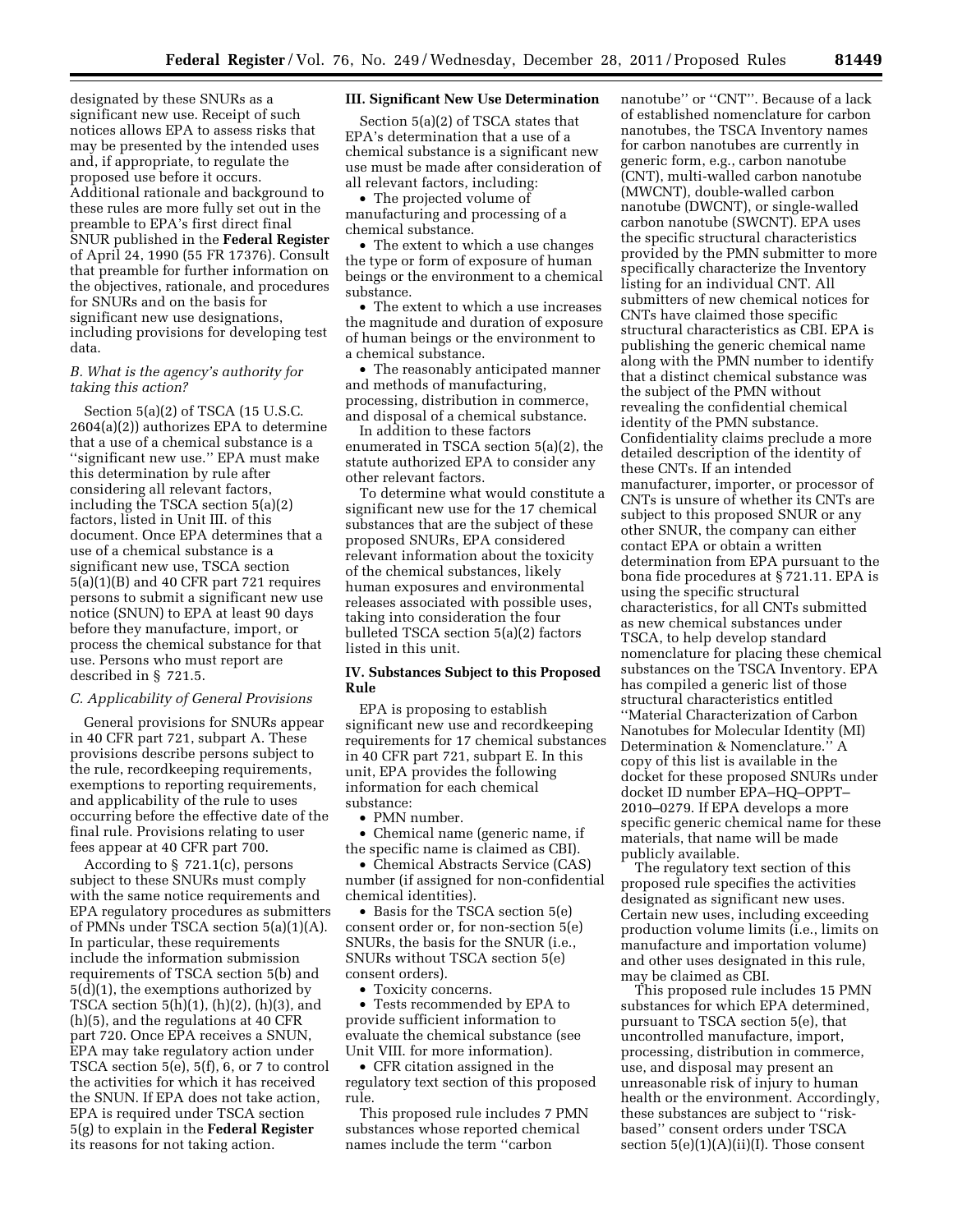orders require protective measures to limit exposures or otherwise mitigate the potential unreasonable risk. The socalled ''5(e) SNURs'' on these PMN substances are proposed pursuant to § 14;721.160, and are based on and consistent with the provisions in the underlying consent orders. The 5(e) SNURs designate as a ''significant new use'' the absence of the protective measures required in the corresponding consent orders.

Where EPA has determined that the PMN substance may present an unreasonable risk of injury to human health via inhalation exposure, the underlying TSCA section 5(e) consent order usually requires, among other things, that potentially exposed employees wear specified respirators unless actual measurements of the workplace air show that air-borne concentrations of the PMN substance are below a New Chemical Exposure Limit (NCEL) that is established by EPA to provide adequate protection to human health. In addition to the actual NCEL concentration, the comprehensive NCELs provisions in TSCA section 5(e) consent orders, which are modeled after Occupational Safety and Health Administration (OSHA) Permissible Exposure Limits (PELs) provisions, include requirements addressing performance criteria for sampling and analytical methods, periodic monitoring, respiratory protection, and recordkeeping. However, no comparable NCEL provisions exist in 40 CFR part 721, subpart B, for SNURs. Therefore, for these cases, the individual SNURs in 40 CFR part 721, subpart E, will state that persons subject to the SNUR who wish to pursue NCELs as an alternative to the § 721.63 respirator requirements may request to do so under § 721.30. EPA expects that persons whose § 721.30 requests to use the NCELs approach for SNURs are approved by EPA will be required to comply with NCELs provisions that are comparable to those contained in the corresponding TSCA section 5(e) consent order for the same chemical substance.

This proposed rule also includes SNURs on 2 PMN substances that are not subject to a consent order under TSCA section 5(e). In these cases, for a variety of reasons, EPA did not find that the use scenario described in the PMN met the criteria set forth under TSCA section 5(e). However, EPA does believe that certain changes from the use scenario described in these PMNs could result in increased exposures, and therefore should be designated a significant new use. These so-called ''non-5(e) SNURs'' are being proposed pursuant to § 721.170. EPA has

determined that every activity designated as a ''significant new use'' in all non-5(e) SNURs issued under § 721.170 satisfies the two requirements stipulated in  $\S 721.170(c)(2)$ , i.e., these significant new use activities, ''(i) are different from those described in the premanufacture notice for the substance, including any amendments, deletions, and additions of activities to the premanufacture notice, and (ii) may be accompanied by changes in exposure or release levels that are significant in relation to the health or environmental concerns identified'' for the PMN substance.

#### **PMN Number P–04–244**

*Chemical name:* Ethane, 2-bromo-1, 1-difluoro-.

*CAS number:* 359–07–9. *Effective date of the TSCA section 5(e) consent order:* February 16, 2010.

*Basis for the TSCA section 5(e) consent order:* The PMN states that the substance will be used as a chemical intermediate for an herbicide. The order was issued under TSCA sections  $5(e)(1)(A)(i)$  and  $5(e)(1)(A)(ii)(I)$  based on a finding that this substance may present an unreasonable risk of injury to human health. To protect against this risk, the consent order: (1) Requires use of personal protective equipment including impervious gloves and a National Institute for Occupational Safety and Health (NIOSH)-certified supplied-air respirator operated in pressure demand or other positive pressure mode and equipped with a tight-fitting full facepiece with an assigned protection factor (APF) of at least 75, or compliance with a NCEL of 0.5 mg/m3 as an 8-hour time-weighted average; (2) requires establishment of a hazard communication program; (3) prohibits use of the PMN substance other than as a chemical intermediate for an herbicide; and (4) requires corresponding recordkeeping. The proposed SNUR would designate as a ''significant new use'' the absence of these protective measures.

*Toxicity concern:* Based on test data on analogous structurally similar alkyl halides, EPA identified health concerns for systemic toxicity, developmental toxicity, reproductive toxicity, and cancer in workers exposed to the PMN substance by the inhalation route.

*Recommended testing:* EPA has determined that a carcinogenicity test (OPPTS Test Guideline 870.4200) in rats by the inhalation route would help characterize the human health effects of the PMN substance. The PMN submitter has agreed not to exceed a particular production volume limit without performing this test.

*CFR citation:* 40 CFR 721.10265.

## **PMN Numbers P–08–733 and P–08–734**

*Chemical names:* Multi-walled carbon nanotubes (generic) (P–08–733 and P–08–734).

*CAS numbers:* Not available. *Effective date of the TSCA section 5(e) consent order:* July 26, 2010.

*Basis for the TSCA section 5(e) consent order:* The PMNs state that the generic (non-confidential) uses of the substances will be as: Reinforcement for composites, conductive additive for composites, and conductive additive for batteries. The order was issued under TSCA sections 5(e)(1)(A)(i) and  $5(e)(1)(A)(ii)(I)$  based on a finding that these substances may present an unreasonable risk of injury to human health or the environment. To protect against these risks, the consent order: (1) Requires use of personal protective equipment including gloves and chemical protective clothing, and a NIOSH-certified air-purifying, tightfitting full-face respirator equipped with N–100, P–100, or R–100 filter with an APF of at least 50; (2) prohibits the domestic manufacture of the PMN substances; (3) restricts use of the PMN substances to those uses specified in the consent order; prohibits the release of the PMN substances into the waters of the United States; and (4) requires corresponding recordkeeping. The proposed SNUR would designate as a ''significant new use'' the absence of these protective measures.

*Toxicity concern:* Based on test data for analogous chemicals, including other carbon nanotubes, there are concerns for pulmonary toxicity, fibrosis, carcinogenicity, mutagenicity, and immunotoxicity of the PMN substances. Based on test data on respirable, poorly soluble particulates, EPA has concerns for lung effects. There are also data suggesting that pulmonary deposition of some nanoscale materials, including carbon nanotubes in the agglomerated form, may induce cardiovascular toxicity when these nanoscale materials are inhaled. The major health concerns are for potential pulmonary toxicity, fibrosis, and cancer to workers exposed via inhalation. Sublethal effects have been noted for some carbon nanoscale substances in fish at levels as low as 100 parts per billion (ppb). Further, studies need to be conducted before EPA can determine a concentration of concern. Such studies must measure actual concentrations of carbon nanotubes and control for the effects of contaminants, solvents, and physical factors such as blockage of gills or intestines.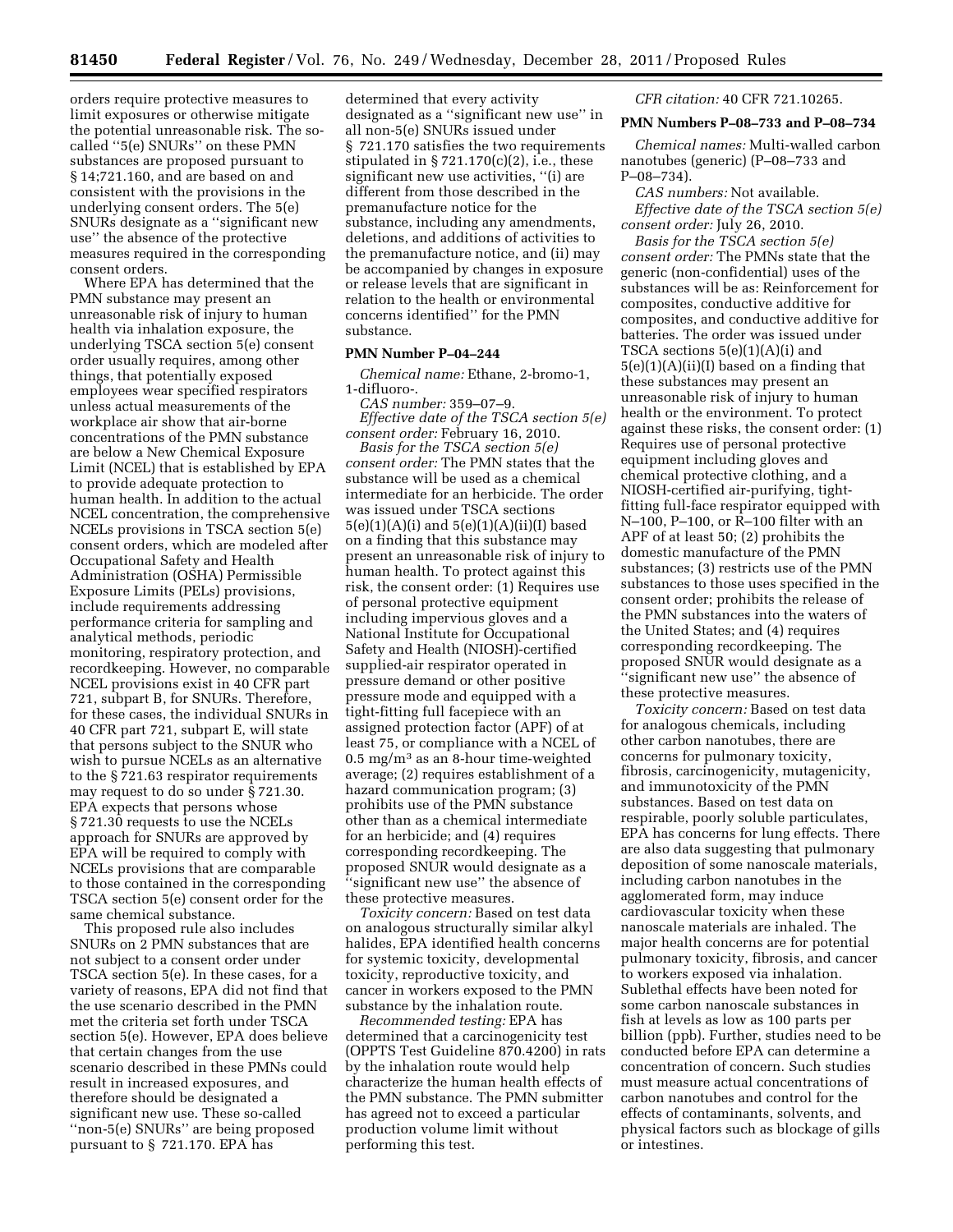*Recommended testing:* EPA has determined that the following tests would help characterize possible effects of the substances. The PMN submitter has agreed not to exceed a specified production limit without performing these tests on one of the PMN substances: A 90-day inhalation toxicity test (OPPTS Test Guideline 870.3465 or Organisation for Economic Co-operation and Development (OECD) Test Guideline 413) with a post-exposure observation period of up to 3 months, bronchoalveolar lavage fluid (BALF) analysis, a determination of cardiovascular toxicity (clinically-based blood/plasma protein analyses), and histopathology of the heart and certain material characterization data.

*CFR citation:* 40 CFR 721.10266.

## **PMN Numbers P–09–54, P–09–55, P–09– 56, and P–09–57**

*Chemical names:* (P–09–54) [5,6]Fullerene-C60-Ih; (P–09–55) [5,6]Fullerene-C70-D5h(6); (P–09–56) [5,6]Fullerene-C84-D2; and (P–09–57) [5,6]Fullerene-C84-D2d.

*CAS numbers:* (P–09–54) 99685–96–8; (P–09–55) 115383–22–7; (P–09–56) 145809–19–4; and (P–09–57) 145809–  $20 - 7.$ 

*Effective date of the TSCA section 5(e) consent order:* August 16, 2010.

*Basis for the TSCA section 5(e) consent order:* The PMN states that uses of the substances will be as: An intermediate compound for use in producing downstream products that will in turn be used in organic electronic devices and an additive to improve mechanical properties or conductivity; a compound used to improve the mechanical properties of rubbers, plastics, and lubricants; and a compound for use as an additive to increase the conductivity of materials. The order was issued under TSCA sections  $5(e)(1)(A)(i)$  and  $5(e)(1)(A)(ii)(I)$ based on a finding that these substances may present an unreasonable risk of injury to human health. To protect against this risk, the consent order: (1) Requires use of personal protective equipment including gloves and protective clothing impervious to the chemical substances and a NIOSHcertified full-face respirator with N–100 cartridges; (2) restricts use of the PMN substances to those uses specified in the consent order; (3) prohibits release of the PMN substances into the waters of the United States; and (4) requires corresponding recordkeeping. The proposed SNUR would designate as a ''significant new use'' the absence of these protective measures.

*Toxicity concern:* Based on test data on poorly soluble particulates,

including some carbon-based nanosized chemicals, and test data correlating lung irritation to particle size, EPA has concerns for lung effects from inhalation exposure.

*Recommended testing:* EPA has determined that the following tests would help characterize possible effects of the substances. The PMN submitter has agreed not to exceed a particular production limit without performing these tests on all of the PMN substances: Dry particle size distribution by count for each PMN substance in a form which has the highest content of particles smaller than 10 microns as manufactured, processed, or used in the workplace at sites controlled by the PMN submitter (the method shall be scanning transmission electron microscopy, using a dry particle counting method, with a resolution of less than 1 nanometer and with no counting after dispersion in a solution and evaporating solvent) and dustiness (EN 15051 method).

EPA has determined that the results of the following tests would help characterize the human health effects of the PMN substance. The order does not require the submission of the following information at any specified time or production volume: 90-day inhalation toxicity (OPPTS Test Guideline 870.3465 or OECD Test Guideline 413); dispersion and solubility in fresh water without the use of dispersants or solvents (Refs. 1 and 2). However, the order's restrictions on manufacture, import, processing, distribution in commerce, use, and disposal of the PMN substance will remain in effect until the order is modified or revoked by EPA based on submission of that or other relevant information.

*CFR citations:* 40 CFR 721.10267 (P– 09–54); 40 CFR 721.10268 (P–09–55); 40 CFR 721.10269 (P–09–56); and 40 CFR 721.10270 (P–09–57).

#### **PMN Numbers P–09–142, P–09–143, P–09–144, and P–09–416**

*Chemical names:* (P–09–142 and Chemical A in P–09–416) 3′-Hcyclopropa[1,9][5,6]fullerene-C60-Ih-3′ butanoic acid, 3′-phenyl-, methyl ester; (P–09–143 and Chemical B in P–09– 416) 3′H-cyclopropa[8,25][5,6]fullerene-C70-D5h(6)-3′-butanoic acid, 3′-phenyl-, methyl ester; and (P–09–144 and Chemical C in P–09–416) 3′Hcyclopropa[7,22][5,6]fullerene-C70- D5h(6)-3′-butanoic acid, 3′-phenyl-, methyl ester.

*CAS numbers:* (P–09–142 and Chemical A in P–09–416) 160848–22–6; (P–09–143 and Chemical B in P–09– 416) 609771–63–3; and (P–09–144 and

Chemical C in P–09–416) 1051371–21– 1.

*Effective date of the TSCA section 5(e) consent orders:* (P–09–142, P–09–143, and P–09–144) November 1, 2010 and (P–09–416) October 28, 2010.

*Basis for the TSCA section 5(e) consent orders:* The PMNs state that the uses of the substances will be: As a compound used in fabrication and/or operation of electronic devices that enables or improves the conductivity, efficiency, voltage, or other characteristics of the device, and a compound that improves the mechanical properties of lubricants and plastics (P–09–142, P–09–143, and P–09–144), and as acceptor molecules in a polymer coating in an encapsulated organic photovoltaic electronic device (P–09–416). The orders were issued under TSCA sections 5(e)(1)(A)(i) and 5(e)(1)(A)(ii)(I) based on a finding that these substances may present an unreasonable risk of injury to human health. To protect against these risks, the consent orders: (1) Require the use of personal protective equipment including impervious gloves and chemical protective clothing and use of a NIOSH-certified air-purifying tightfitting full-face respirator equipped with N–100 cartridges; (2) restrict use of the PMN substances to those uses specified in their respective consent orders; (3) prohibit release of the PMN substances into the waters of the United States; and (4) require corresponding recordkeeping. The proposed SNUR would designate as a ''significant new use'' the absence of these protective measures.

*Toxicity concern:* Based on test data on poorly soluble particulates, including some carbon-based nanosized chemicals, and test data correlating lung irritation to particle size, EPA has concerns for lung effects from inhalation exposure.

*Recommended testing:* EPA has determined that the following tests would help characterize the human health effects of the PMN substances. The consent orders each contain two production limits. The PMN submitters have agreed not to exceed their first production limits without performing a 90-day inhalation toxicity study (OPPTS Test Guideline 870.3465 or OECD Test Guideline 413) in rats with a post exposure observation period of up to 3 months, including a BALF analysis, a determination of cardiovascular toxicity (clinically-based blood/plasma protein analyses), and histopathology of the heart and certain material characterization data on the test material which can be any one of these PMN substances. The PMN submitters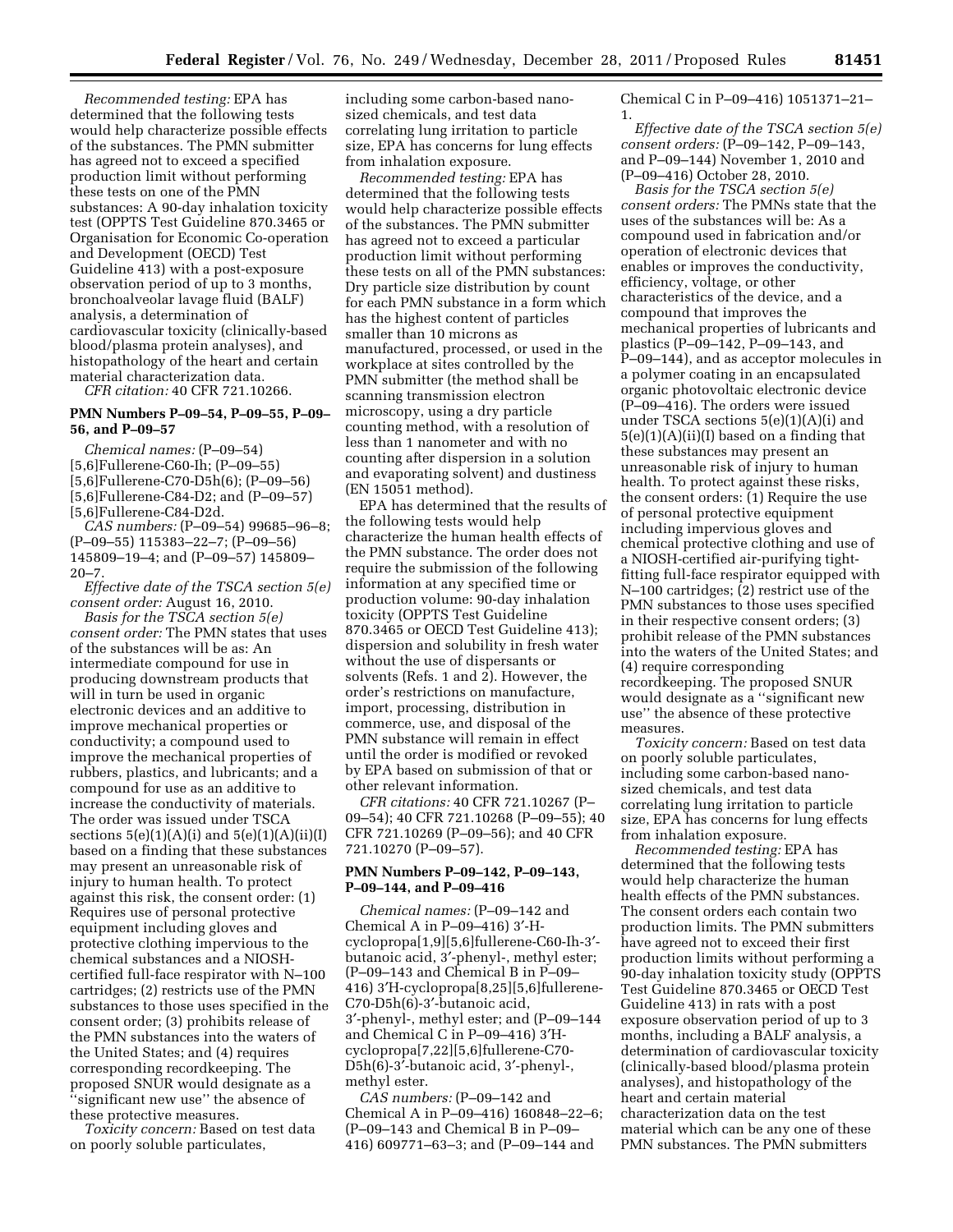have also agreed not to exceed the second production limits without providing certain physical-chemical properties on each of the PMN substances.

The consent order for P–09–416 does not require the submission of the following information at any specified time or production volume: Dispersion and solubility in fresh water without the use of dispersants or solvents (Refs. 1 and 2) and daphnid chronic toxicity test (OPPTS Test Guideline 850.1300). However, the order's restrictions on manufacture, import, processing, distribution in commerce, use, and disposal of the PMN substance will remain in effect until the order is modified or revoked by EPA based on submission of that or other relevant information.

*CFR citations:* 40 CFR 721.10271 (P– 09–142 and Chemical A in P–09–416); 40 CFR 721.10272 (P–09–143 and Chemical B in P–09–416); and 40 CFR 721.10273 (P–09–144 and Chemical C in P–09–416).

#### **PMN Number P–09–188**

*Chemical name:* Multi-walled carbon nanotubes (generic) (P–09–188).

*CAS number:* Not available. *Effective date of the TSCA section 5(e) consent order:* December 14, 2010.

*Basis for the TSCA section 5(e) consent order:* The PMN states that the generic (non-confidential) use of the substance will be as an electric conductive filler to replace conventional material such as carbon black or carbon fiber in matrices such as polymer resin for conductive applications. The order was issued under TSCA sections  $5(e)(1)(A)(i)$  and  $5(e)(1)(A)(ii)(I)$  based on a finding that this substance may present an unreasonable risk of injury to human health or the environment. To protect against these risks, the consent order: (1) Requires use of personal protective equipment including gloves and chemical protective clothing impervious to the PMN substance, and a NIOSH-certified air-purifying, tightfitting full-face respirator equipped with N–100, P–100, or R–100 filter with an APF of at least 50; (2) prohibits domestic manufacture in the United States; (3) restricts use of the PMN substance to those uses specified in the consent order; (4) prohibits the manufacture, processing, or use of the PMN substance for commercial or consumer products, or in a consumer product; prohibits release of the PMN substance into the waters of the United States; and (5) requires corresponding recordkeeping. The proposed SNUR would designate as a ''significant new

use'' the absence of these protective measures.

*Toxicity concern:* Based on test data for analogous chemicals including other carbon nanotubes there are concerns for pulmonary toxicity, fibrosis, carcinogenicity, mutagenicity, and immunotoxicity of the PMN substance. Based on test data on respirable, poorly soluble particulates, EPA has concerns for lung effects. There are also data suggesting that pulmonary deposition of some nanoscale materials, including carbon nanotubes in the agglomerated form, may induce cardiovascular toxicity when these nanoscale materials are inhaled. The major health concerns are for potential pulmonary toxicity, fibrosis, and cancer to workers exposed via inhalation. Sublethal effects have been noted for some carbon nanoscale substances in fish at levels as low as 100 ppb. Further studies need to be conducted before EPA can determine a concentration of concern. Such studies must measure actual concentrations of carbon nanotubes and control for the effects of contaminants, solvents, and physical factors such as blockage of gills or intestines.

*Recommended testing:* EPA has determined that the following tests would help characterize possible effects of the PMN substance. The PMN submitter has agreed not to exceed two production volume limits specified in the order without performing these tests: A 90-day inhalation toxicity test (OPPTS Test Guideline 870.3465 or OECD Test Guideline 413) with a postexposure observation period of up to 3 months, a BALF analysis, determination of cardiovascular toxicity, heart histopathology, data on pulmonary deposition, and certain material characterization and physical-chemical properties on the test material(s).

The order does not require the submission at any specified time or production volume of the following exposure data on representative forms of the PMN substance: Release of the PMN substance after landfill disposal (EPA Method 1320), release of the PMN substance during burning (American Society for Testing and Materials International (ASTM) E1354–09), release of the PMN substance after exposure to sunlight (ASTM D2565–99 (2008)), and release of the PMN substance during shipping and use. However, the order's restrictions on manufacture, import, processing, distribution in commerce, use, and disposal of the PMN substance will remain in effect until the order is modified or revoked by EPA based on submission of that or other relevant information. The company may propose

alternative methods, guidelines, or representative sets subject to EPA's approval.

*CFR citation:* 40 CFR 721.10274.

#### **PMN Number P–09–417**

*Chemical name:* Multi-walled carbon nanotubes (generic) (P–09–417). *CAS number:* Not available.

*Effective date of the TSCA section 5(e) consent order:* March 23, 2010.

*Basis for the TSCA section 5(e) consent order:* The PMN states that the use of the substance will be as a plastics additive to improve electrical, thermal, and/or mechanical properties. The order was issued under TSCA sections  $5(e)(1)(A)(i)$  and  $5(e)(1)(A)(ii)(I)$  based on a finding that this substance may present an unreasonable risk of injury to human health or the environment. To protect against these risks, the consent order: (1) Requires use of personal protective equipment including gloves and protective clothing impervious to the chemical substance and NIOSHcertified air-purifying, tight-fitting fullface respirator equipped with N–100, P– 100, or R–100 filter with an APF of 50; (2) prohibits the domestic manufacture of the PMN substance; (3) restricts use of the PMN substance to the uses specified in the consent order; (4) prohibits use of the PMN substance in commercial or consumer products; (5) prohibits release of the PMN substance into the waters of the United States during processing and use activities; and (6) requires corresponding recordkeeping. The proposed SNUR would designate as a ''significant new use'' the absence of these protective measures.

*Toxicity concern:* Based on test data for analogous chemicals including other carbon nanotubes there are concerns for pulmonary toxicity, fibrosis, carcinogenicity, mutagenicity, and immunotoxicity of the PMN substance. Based on test data on the PMN substance and respirable, poorly soluble particulates, EPA has concerns for lung effects. There are also data suggesting that pulmonary deposition of some nanoscale materials, including carbon nanotubes in the agglomerated form, may induce cardiovascular toxicity when these nanoscale materials are inhaled. The major health concerns are for potential pulmonary toxicity, fibrosis, and cancer to workers exposed via inhalation. Sublethal effects have been noted for some carbon nanoscale substances in fish at levels as low as 100 ppb. Further studies need to be conducted before EPA can determine a concentration of concern. Such studies must measure actual concentrations of carbon nanotubes and control for the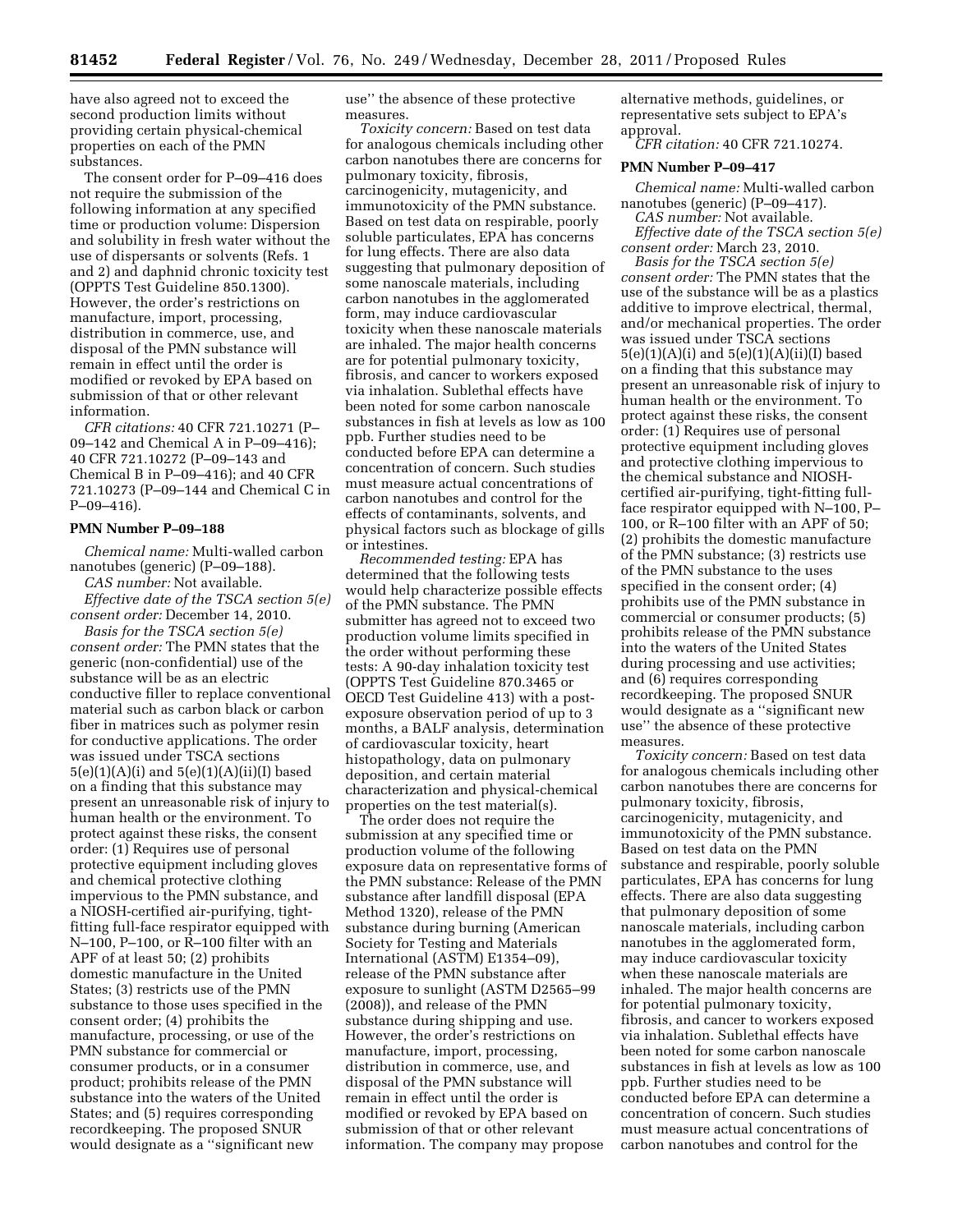effects of contaminants, solvents, and physical factors such as blockage of gills or intestines.

*Recommended testing:* EPA has determined that the following test would help characterize the possible effects of the PMN substance. The PMN submitter has agreed not to exceed the production limit without providing certain physical/chemical properties test data. The order does not require the submission of the following information at any specified time or production volume: The results of a combined chronic toxicity/carcinogenicity testing of respirable fibrous particles test (OPPTS Test Guideline 870.8355). However, the order's restrictions on manufacture, import, processing, distribution in commerce, use, and disposal of the PMN substance will remain in effect until the order is modified or revoked by EPA based on submission of that or other relevant information.

*CFR citation:* 40 CFR 721.10275.

# **PMN Numbers P–10–39 and P–10–40**

*Chemical names:* Multi-walled carbon nanotubes (generic) (P–10–39) and single-walled and multi-walled carbon nanotubes (generic) (P–10–40).

*CAS numbers:* (P–10–39) Not available and (P–10–40) not available. *Effective date of the TSCA section 5(e)* 

*consent order:* August 30, 2010. *Basis for the TSCA section 5(e) consent order:* The PMN states that the generic (non-confidential) use of the substances will be as composite structures for defense, electronic, and aerospace applications. The order was issued under TSCA sections 5(e)(1)(A)(i) and 5(e)(1)(A)(ii)(I) based on a finding that these substances may present an unreasonable risk of injury to human health or the environment. To protect against these risks, the consent order: (1) Requires use of personal protective equipment including gloves and protective clothing impervious to the chemical substances, and a NIOSHcertified air-purifying, tight-fitting fullface respirator equipped with N–100, P–100, or R–100 filter with an APF of at least 50; (2) restricts use of the PMN substances to the uses specified in the consent order; (3) prohibits manufacture, processing, or use of the PMN substance for commercial or consumer products; (4) prohibits release of the PMN substances into the waters of the United States; and (5) requires corresponding recordkeeping. The proposed SNUR would designate as a ''significant new use'' the absence of these protective measures.

*Toxicity concern:* Based on test data for analogous chemicals including other

carbon nanotubes there are concerns for pulmonary toxicity, fibrosis, carcinogenicity, mutagenicity, and immunotoxicity of the PMN substances. Based on test data on respirable, poorly soluble particulates, EPA has concerns for lung effects. There are also data suggesting that pulmonary deposition of some nanoscale materials, including carbon nanotubes in the agglomerated form, may induce cardiovascular toxicity when these nanoscale materials are inhaled. The major health concerns are for potential pulmonary toxicity, fibrosis, and cancer to workers exposed via inhalation. Sublethal effects have been noted for some carbon nanoscale substances in fish at levels as low as 100 ppb. Further studies need to be conducted before EPA can determine a concentration of concern. Such studies must measure actual concentrations of carbon nanotubes and control for the effects of contaminants, solvents, and physical factors such as blockage of gills or intestines.

*Recommended testing:* EPA has determined that the following tests would help characterize the possible effects of the PMN substances. The consent order contains three production limits. The PMN submitter has agreed not to exceed the first production limit without submitting certain material characterization data on both substances. The PMN submitter has agreed not to exceed the second production limit without performing workplace exposure monitoring and characterization testing (including byproducts) as well as quantification and characterization of substances that may be released during exposures typical during the use phase. The PMN submitter has also agreed not to exceed the third production limit without performing a 90-day inhalation toxicity test (OPPTS Test Guideline 870.3465 or OECD Test Guideline 413) with a postexposure observation period of up to 3 months, a BALF analysis, determination of cardiovascular toxicity, heart histopathology, data on pulmonary deposition, and certain material characterization and physical-chemical properties on either or both of the substances that workers may be exposed to.

*CFR citations:* 40 CFR 721.10276 (P– 10–39) and 40 CFR 721.10277 (P–10– 40).

#### **PMN Number P–10–224**

*Chemical name:* 4,4′-Bipyridinium, 1- (phosphonoalkyl)-1′-substituted-, salt with anion (1:2) (generic).

*CAS number:* Not available.

*Basis for action:* The PMN states that the generic (non-confidential) use of the

substance will be as a constituent in ink formulation. Based on test data on a salt of the anion of the PMN substance and analogous respirable poorly soluble particulates, EPA identified concerns for toxicity concerns to the liver and lung and neurotoxicity to workers exposed to the PMN substance. For the uses described in the PMN, significant worker exposure is unlikely, as dermal and inhalation exposure will be minimal due to adequate personal protective equipment and no domestic manufacture. Therefore, EPA has not determined that the proposed manufacturing method, processing method, or use of the substance may present an unreasonable risk. EPA has determined, however, that any use of the PMN substance: (1) Without the use of impervious gloves where there is potential for dermal exposure, (2) without the use of a NIOSH-certified respirator with an APF of at least 10 where there is potential inhalation exposure, (3) involving domestic manufacture, (4) other than as described in the PMN, (5) where the annual manufacture and importation volume exceeds 1,000 kilograms, or (6) in the form of a powder or a solid may cause serious health effects. Based on this information, the PMN substance meets the concern criteria at § 721.170(b)(3)(ii).

*Recommended testing:* EPA has determined that the results of a 90-day inhalation toxicity test (OPPTS Test Guideline 870.3465 or OECD Test Guideline 413) would help characterize the human health effects of the PMN substance.

*CFR citation:* 40 CFR 721.10278.

# **PMN Number P–10–246**

*Chemical name:* Multi-walled carbon nanotubes (generic) (P–10–246).

*CAS number:* Not available.

*Effective date of the TSCA section 5(e) consent order:* April 4, 2011.

*Basis for the TSCA section 5(e) consent order:* The PMN states that the use of the substance will be as a conductivity additive to resins, rubber, and battery electrodes. The order was issued under TSCA sections 5(e)(1)(A)(i) and  $5(e)(1)(A)(ii)(I)$  based on a finding that this substance may present an unreasonable risk of injury to human health or the environment. To protect against these risks, the order: (1) Requires use of personal protective equipment including gloves and protective clothing impervious to the chemical substance, and at minimum, a NIOSH-certified air-purifying, tightfitting full-face respirator equipped with N–100, P–100, or R–100 cartridges or power air purifying particulate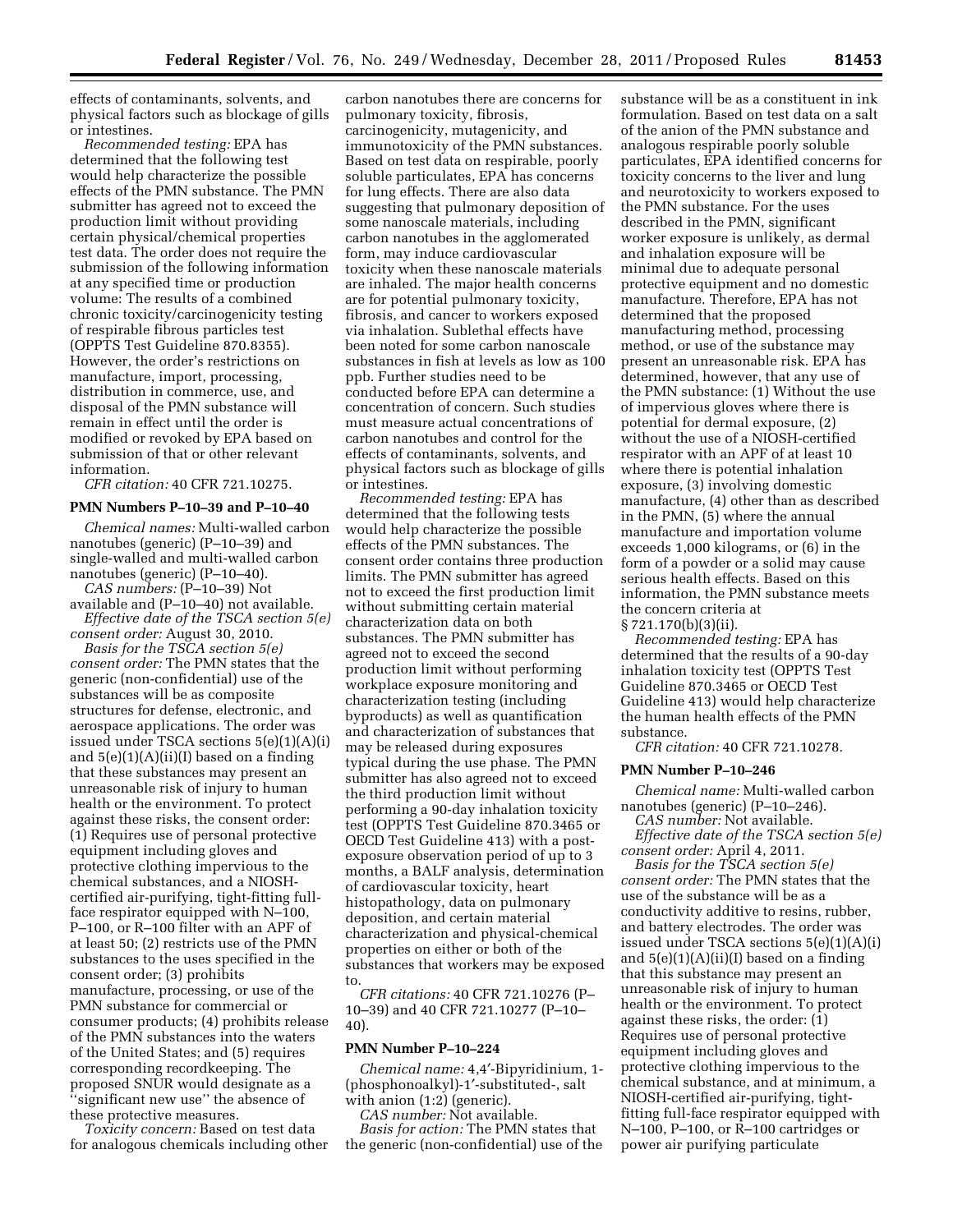respirator with an APF of at least 50; (2) prohibits the domestic manufacture of the PMN substance; (3) restricts use of the PMN substance to the uses specified in the consent order; (4) prohibits release of the PMN substance into the waters of the United States during processing and use activities; and (5) requires corresponding recordkeeping. The proposed SNUR would designate as a ''significant new use'' the absence of these protective measures.

*Toxicity concern:* Based on test data for analogous chemicals including other carbon nanotubes there are concerns for pulmonary toxicity, fibrosis, carcinogenicity, mutagenicity, and immunotoxicity of the PMN substances. Based on test data on respirable, poorly soluble particulates, EPA has concerns for lung effects. There are also data suggesting that pulmonary deposition of some nanoscale materials, including carbon nanotubes in the agglomerated form, may induce cardiovascular toxicity when these nanoscale materials are inhaled. The major health concerns are for potential pulmonary toxicity, fibrosis, and cancer to workers exposed via inhalation. Sublethal effects have been noted for some carbon nanoscale substances in fish at levels as low as 100 ppb. Further studies need to be conducted before EPA can determine a concentration of concern. Such studies must measure actual concentrations of carbon nanotubes and control for the effects of contaminants, solvents, and physical factors such as blockage of gills or intestines.

*Recommended testing:* EPA has determined that the results of the following tests would help characterize possible effects of the PMN substance. The PMN submitter has agreed not to exceed a specified production time limit before performing these tests on the PMN substance: A 90-day inhalation toxicity test (OPPTS Test Guideline 870.3465 or OECD Test Guideline 413) in rats with a post exposure observation period of up to 3 months, including a BALF analysis, a determination of cardiovascular toxicity (clinically-based blood/plasma protein analyses), and histopathology of the heart and certain material characterization data.

*CFR citation:* 40 CFR 721.10279.

# **PMN Number P–10–476**

*Chemical name:* Benzene, ethenyl-, polymer with 1,3-butadiene.

*CAS number:* 1195978–93–8. *Basis for action:* The PMN states that the generic (non-confidential) use of the substance will be as a polymer additive. Based on analogous high molecular weight polymers, EPA identified concerns for potential lung overload

from exposure to the PMN substance via inhalation. Specifically, EPA predicts potential toxicity to consumers and the general population from inhalation of respirable particles of 10 microns or less of the PMN substance where the average number molecular weight is greater than 10,000 daltons. Further, based on the physical/chemical properties of the PMN substance, EPA has concluded, if the PMN substance were manufactured where the average number molecular weight is less than 1,000 daltons, the PMN substance may be considered persistent, bio-accumulative, and toxic (PBT), as described in the New Chemical Program's PBT category (64 FR 60194; November 4, 1999) (FRL– 6097–7). EPA estimates, if the PMN substance were manufactured where the average number molecular weight is less than 1,000 daltons, that the PMN substance will persist in the environment more than six months and estimates a bioaccumulation factor of greater than or equal to 1,000. For the manufacturing method, processing method, and use described in the PMN, significant inhalation exposures are unlikely, and the PMN is not considered to be a PBT. Accordingly, EPA has not determined that the proposed manufacturing method, processing method, or use of the substance as described in the PMN notice may present an unreasonable risk. EPA has determined, however, that any manufacturing method, processing method, or use of the PMN substance where greater than 5 percent of the particles are in the respirable range of 10 microns or less and the average number molecular weight is greater than 10,000 daltons may cause serious health effects. EPA has also determined that any manufacturing method, processing method, or use of the PMN substance where the average number molecular weight is less than 1,000 daltons may cause significant adverse environmental effects and may be characterized as a potential PBT substance. Based on this information, the PMN substance meets the concern criteria at § 721.170  $(b)(3)(ii)$ ,  $(b)(4)(ii)$ , and  $(b)(4)(iii)$ .

*Recommended testing:* EPA has determined that the results of the following testing would help characterize the possible human health effects and potential PBT attributes of the PMN substance: A 90-day inhalation toxicity test (OPPTS Test Guideline 870.3465 or OECD Test Guideline 413) with a 60-day holding period (for the PMN substance where greater than 5 percent is in the respirable range of 10 microns or less and the average number molecular weight is greater than 10,000

daltons) and the tiered testing described in the New Chemicals Program's PBT Category (64 FR 60194; November 4, 1999) (FRL–6097–7) (for the PMN substance where the average number molecular weight is less than 1,000 daltons). Test reports should include protocols approved by EPA, certificate of analysis for the test substance, raw data, and results.

*CFR citation:* 40 CFR 721.10280.

## **V. Rationale and Objectives of the Proposed Rule**

## *A. Rationale*

During review of the PMNs submitted for the chemical substances that are subject to these proposed SNURs, EPA concluded that for 15 of the 17 chemical substances, regulation was warranted under TSCA section 5(e), pending the development of information sufficient to make reasoned evaluations of the health or environmental effects of the chemical substances. The basis for such findings is outlined in Unit IV. Based on these findings, TSCA section 5(e) consent orders requiring the use of appropriate exposure controls were negotiated with the PMN submitters. The proposed SNUR provisions for these chemical substances are consistent with the provisions of the TSCA section 5(e) consent orders. These SNURs are being proposed pursuant to § 721.160.

In the other 2 cases, where the uses were not regulated under a TSCA section 5(e) consent order, EPA determined that one or more of the criteria of concern established at § 721.170 were met, as discussed in Unit IV.

#### *B. Objectives*

EPA is proposing these SNURs for specific chemical substances which have undergone premanufacture review because the Agency wants to achieve the following objectives with regard to the significant new uses designated in this proposed rule:

• EPA would receive notice of any person's intent to manufacture, import, or process a listed chemical substance for the described significant new use before that activity begins.

• EPA would have an opportunity to review and evaluate data submitted in a SNUN before the notice submitter begins manufacturing, importing, or processing a listed chemical substance for the described significant new use.

• EPA would be able to regulate prospective manufacturers, importers, or processors of a listed chemical substance before the described significant new use of that chemical substance occurs, provided that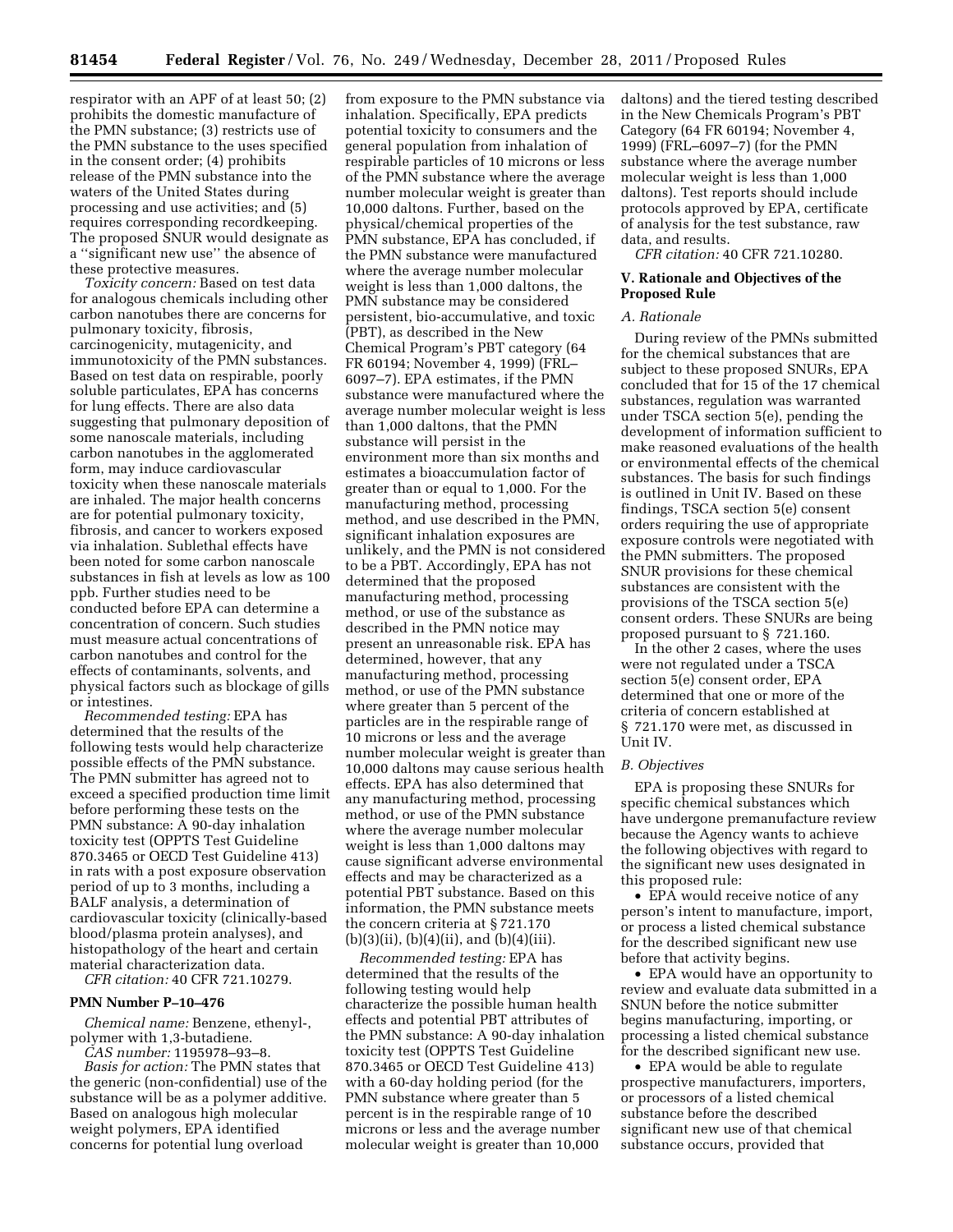regulation is warranted pursuant to TSCA sections  $5(e)$ ,  $5(f)$ , 6, or 7.

• EPA would ensure that all manufacturers, importers, and processors of the same chemical substance that is subject to a TSCA section 5(e) consent order are subject to similar requirements.

Issuance of a SNUR for a chemical substance does not signify that the chemical substance is listed on the TSCA Inventory. Guidance on how to determine if a chemical substance is on the TSCA Inventory is available on the Internet at *[http://www.epa.gov/opptintr/](http://www.epa.gov/opptintr/existingchemicals/pubs/tscainventory/index.html)  [existingchemicals/pubs/tscainventory/](http://www.epa.gov/opptintr/existingchemicals/pubs/tscainventory/index.html) [index.html.](http://www.epa.gov/opptintr/existingchemicals/pubs/tscainventory/index.html)* 

# **VI. Notice and Comment Procedures**

EPA is issuing these SNURs by notice and comment procedure, as described in  $\S 721.170(d)(4)$ . In accordance with § 721.170(d)(4)(ii)(A), persons are being given the opportunity to submit comments on or before January 27, 2012 on whether EPA should establish notification requirements.

## **VII. Applicability of Proposed Rule to Uses Occurring Before Effective Date of the Final Rule**

To establish a significant ''new'' use, EPA must determine that the use is not ongoing. The chemical substances subject to this proposed rule have undergone premanufacture review. TSCA section 5(e) consent orders have been issued for 15 chemical substances and the PMN submitters are prohibited by the TSCA section 5(e) consent orders from undertaking activities which EPA is designating as significant new uses. EPA is soliciting comments on whether any of the uses proposed as significant new uses are ongoing.

As discussed in the **Federal Register**  of April 24, 1990, EPA has decided that the intent of TSCA section 5(a)(1)(B) is best served by designating a use as a significant new use as of the date of publication of this proposed rule rather than as of the effective date of the final rule. If uses begun after publication of the proposed rule were considered ongoing rather than new, it would be difficult for EPA to establish SNUR notice requirements because a person could defeat the SNUR by initiating the significant new use before the rule became final, and then argue that the use was ongoing before the effective date of the final rule. Thus, persons who begin commercial manufacture, import, or processing of the chemical substances that would be regulated through these proposed SNURs will have to cease any such activity before the effective date of the rule if and when finalized. To resume their activities, these persons

would have to comply with all applicable SNUR notice requirements and wait until the notice review period, including all extensions, expires.

EPA has promulgated provisions to allow persons to comply with these proposed SNURs before the effective date. If a person were to meet the conditions of advance compliance under § 721.45(h), the person would be considered exempt from the requirements of the SNUR.

#### **VIII. Test Data and Other Information**

EPA recognizes that TSCA section 5 does not require developing any particular test data before submission of a SNUN. There are two exceptions:

1. Development of test data is required where the chemical substance subject to the SNUR is also subject to a test rule under TSCA section 4 (see TSCA section 5(b)(1)).

2. Development of test data may also be necessary where the chemical substance has been listed under TSCA section 5(b)(4) (see TSCA section 5(b)(2)).

In the absence of a TSCA section 4 test rule or a TSCA section 5(b)(4) listing covering the chemical substance, persons are required only to submit test data in their possession or control and to describe any other data known to or reasonably ascertainable by them (see § 720.50). However, upon review of PMNs and SNUNs, the Agency has the authority to require appropriate testing.

In the TSCA section 5(e) consent orders for 15 of the chemical substances regulated under this proposed rule, EPA has established restrictions in view of the lack of data on the potential health and environmental risks that may be posed by the significant new uses or increased exposure to the chemical substances. These restrictions will not be removed until EPA determines that the unrestricted use will not present an unreasonable risk of injury or result in significant or substantial exposure or environmental release. This determination is usually made based on the results of the required or recommended toxicity tests.

In cases where EPA issued a TSCA section 5(e) consent order that requires or recommends certain testing, Unit IV. lists tests required or recommended in each of the section 5(e) consent orders underlying the proposed 5(e) SNURs, and lists tests recommended for the substances subject to the proposed non-5(e) SNURs. Descriptions of tests are provided for informational purposes. EPA strongly encourages persons, before performing any testing, to consult with the Agency pertaining to protocol selection. To access the OPPTS Test

Guidelines referenced in this document electronically, please go to *[http://](http://www.epa.gov/ocspp)  [www.epa.gov/ocspp](http://www.epa.gov/ocspp)* and select ''Test Methods and Guidelines.'' The Organisation for Economic Co-operation and Development (OECD) test guidelines are available from the OECD Bookshop at *[http://](http://www.oecdbookshop.org)  [www.oecdbookshop.org](http://www.oecdbookshop.org)* or SourceOECD at *[http://www.sourceoecd.org.](http://www.sourceoecd.org)* The American Society for Testing and Materials International (ASTM) standards are available at *[http://](http://www.astm.org/Standard/index.shtml) [www.astm.org/Standard/index.shtml.](http://www.astm.org/Standard/index.shtml)*  To access the European standard, EN 15051 method, issued by The European Committee for Standardization (CEN), please go to *[http://www.cen.eu/cen/](http://www.cen.eu/cen/products)  [products.](http://www.cen.eu/cen/products)* To access EPA Method 1320, please go to *[http://www.epa.gov/osw/](http://www.epa.gov/osw/hazard/testmethods/sw846/pdfs/1320.pdf)  [hazard/testmethods/sw846/pdfs/](http://www.epa.gov/osw/hazard/testmethods/sw846/pdfs/1320.pdf)  [1320.pdf.](http://www.epa.gov/osw/hazard/testmethods/sw846/pdfs/1320.pdf)* 

When physical/chemical properties of test material and/or material characterization tests are recommended for nanoscale substances that are the subject of this proposed rule, you should take into consideration the characterizations identified in the Guidance Manual for the Testing of Manufactured Nanomaterials: OECD's Sponsorship Programme, which is available at *http://www.oecd.org/ [officialdocuments/displaydocumentpdf/](http://www.oecd.org/officialdocuments/displaydocumentpdf/?cote=env/jm/mono(2009)20/rev&doclanguage=en)  ?cote=env/jm/mono(2009)20/ rev&doclanguage=en.* 

The recommended testing specified in Unit IV. of this document may not be the only means of addressing the potential risks of the chemical substance. However, submitting a SNUN without any test data may increase the likelihood that EPA will take action under TSCA section 5(e), particularly if satisfactory test results have not been obtained from a prior PMN or SNUN submitter. EPA recommends that potential SNUN submitters contact EPA early enough so that they will be able to conduct the appropriate tests.

SNUN submitters should be aware that EPA will be better able to evaluate SNUNs which provide detailed information on the following:

• Human exposure and environmental release that may result from the significant new use of the chemical substances.

• Potential benefits of the chemical substances.

• Information on risks posed by the chemical substances compared to risks posed by potential substitutes.

#### **IX. SNUN Submissions**

According to § 721.1(c), persons submitting a SNUN must comply with the same notice requirements and EPA regulatory procedures as persons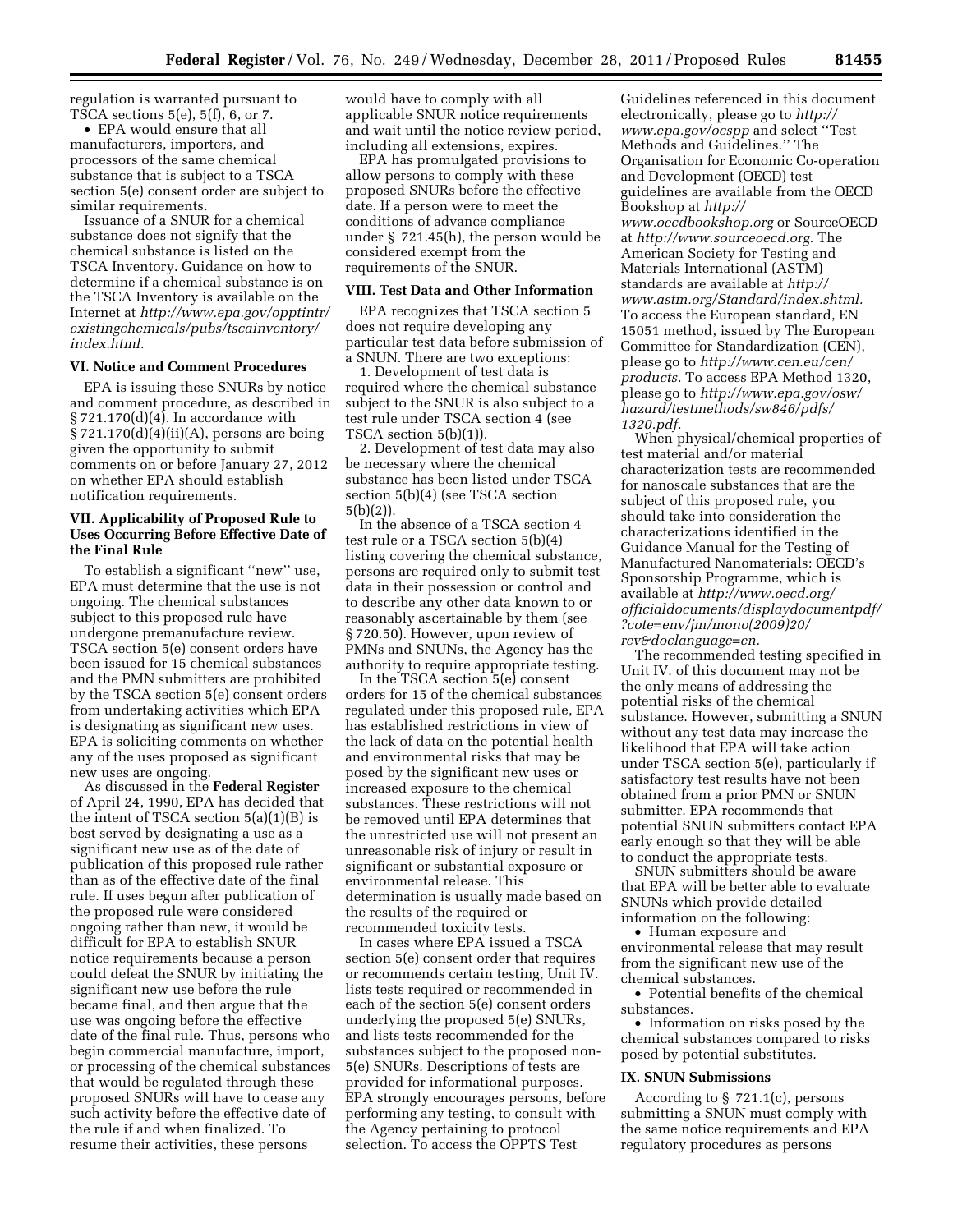submitting a PMN, including submission of test data on health and environmental effects as described in § 720.50. SNUNs must be submitted to EPA on EPA Form No. 7710–25 in accordance with the procedures set forth in § 721.25 and § 720.40. Forms and information are available on-line at *[http://www.epa.gov/opptintr/newchems.](http://www.epa.gov/opptintr/newchems)* 

## **X. Economic Analysis**

EPA has evaluated the potential costs of establishing SNUN requirements for potential manufacturers, importers, and processors of the chemical substances subject to this proposed rule. EPA's complete Economic Analysis is available in the docket under docket ID number EPA–HQ–OPPT–2010–0279.

#### **XI. References**

The following is a listing of the documents that have been placed in the proposed rule phase of the docket under docket ID number EPA–HQ–OPPT– 2010–0279, which is available for inspection as specified under **ADDRESSES**.

1. Cheng, X., Kan, A.T., and Tomson, M.B. Napthalene Adsorption and Desorption from Aqueous  $C_{60}$  Fullerene. *Journal of Chemical & Engineering Data.*  2004, 49 (3), 675–683.

2. Brant, J., Lecoanet, H., Hotze, M., and Wiesner, M. Comparison of Electrokinetic properties of Colloidal Fullerenes (n- $C_{60}$ ) Formed Using Two Procedures. *Environmental Science & Technology* 2005, 39 (17), 6343–6351.

#### **XII. Statutory and Executive Order Reviews**

#### *A. Executive Order 12866*

This proposed rule would establish SNURs for several new chemical substances that were the subject of PMNs, and, in some cases, TSCA section 5(e) consent orders. The Office of Management and Budget (OMB) has exempted these types of actions from review under Executive Order 12866, entitled *Regulatory Planning and Review* (58 FR 51735, October 4, 1993).

#### *B. Paperwork Reduction Act*

According to the Paperwork Reduction Act (PRA), 44 U.S.C. 3501 *et seq.,* an Agency may not conduct or sponsor, and a person is not required to respond to a collection of information that requires OMB approval under PRA, unless it has been approved by OMB and displays a currently valid OMB control number. The OMB control numbers for EPA's regulations in title 40 of the CFR, after appearing in the **Federal Register**, are listed in 40 CFR part 9, and included on the related collection instrument or form, if

applicable. EPA would amend the table in 40 CFR part 9 to list the OMB approval number for the information collection requirements contained in these proposed SNURs, if the SNURs are subsequently issued as final rules. This listing of the OMB control numbers and their subsequent codification in the CFR satisfies the display requirements of PRA and OMB's implementing regulations at 5 CFR part 1320. This Information Collection Request (ICR) was previously subject to public notice and comment prior to OMB approval, and given the technical nature of the table, EPA finds that further notice and comment to amend it is unnecessary. As a result, EPA finds that there is ''good cause'' under section 553(b)(3)(B) of the Administrative Procedure Act, 5 U.S.C. 553(b)(3)(B), to amend this table without further notice and comment.

The information collection requirements related to this action have already been approved by OMB pursuant to PRA under OMB control number 2070–0012 (EPA ICR No. 574). This action would not impose any burden requiring additional OMB approval. If an entity were to submit a SNUN to the Agency, the annual burden is estimated to average between 30 and 170 hours per response. This burden estimate includes the time needed to review instructions, search existing data sources, gather and maintain the data needed, and complete, review, and submit the required SNUN.

Send any comments about the accuracy of the burden estimate, and any suggested methods for minimizing respondent burden, including through the use of automated collection techniques, to the Director, Collection Strategies Division, Office of Environmental Information (2822T), Environmental Protection Agency, 1200 Pennsylvania Ave., NW., Washington, DC 20460–0001. Please remember to include the OMB control number in any correspondence, but do not submit any completed forms to this address.

## *C. Regulatory Flexibility Act*

Pursuant to section 605(b) of the Regulatory Flexibility Act (RFA) (5 U.S.C. 601 *et seq.*), the Agency hereby certifies that promulgation of these SNURs would not have a significant adverse economic impact on a substantial number of small entities. The rationale supporting this conclusion is discussed in this unit. The requirement to submit a SNUN applies to any person (including small or large entities) who intends to engage in any activity described in the proposed rule as a ''significant new use.'' Because these uses are ''new,'' based on all

information currently available to EPA, it appears that no small or large entities presently engage in such activities. A SNUR requires that any person who intends to engage in such activity in the future must first notify EPA by submitting a SNUN. Although some small entities may decide to pursue a significant new use in the future, EPA cannot presently determine how many, if any, there may be. However, EPA's experience to date is that, in response to the promulgation of SNURs covering over 1,000 chemicals, the Agency receives only a handful of notices per year. For example, the number of SNUNs was four in Federal fiscal year (FY) 2005, eight in FY 2006, six in FY 2007, eight in FY 2008, and seven in FY 2009. During this 5-year period, three small entities submitted a SNUN. In addition, the estimated reporting cost for submission of a SNUN (see Unit X.) is minimal regardless of the size of the firm. Therefore, the potential economic impacts of complying with these SNURs would not be expected to be significant or adversely impact a substantial number of small entities. In a SNUR that published in the **Federal Register** of June 2, 1997 (62 FR 29684) (FRL–5597– 1), the Agency presented its general determination that final SNURs are not expected to have a significant economic impact on a substantial number of small entities, which was provided to the Chief Counsel for Advocacy of the Small Business Administration.

## *D. Unfunded Mandates Reform Act*

Based on EPA's experience with proposing and finalizing SNURs, State, local, and Tribal governments have not been impacted by these rulemakings, and EPA does not have any reasons to believe that any State, local, or Tribal government would be impacted by this proposed rule. As such, EPA has determined that this proposed rule would not impose any enforceable duty, contain any unfunded mandate, or otherwise have any effect on small governments subject to the requirements of sections 202, 203, 204, or 205 of the Unfunded Mandates Reform Act of 1995 (UMRA) (Pub. L. 104–4).

# *E. Executive Order 13132*

This action would not have a substantial direct effect on States, on the relationship between the national government and the States, or on the distribution of power and responsibilities among the various levels of government, as specified in Executive Order 13132, entitled *Federalism* (64 FR 43255, August 10, 1999).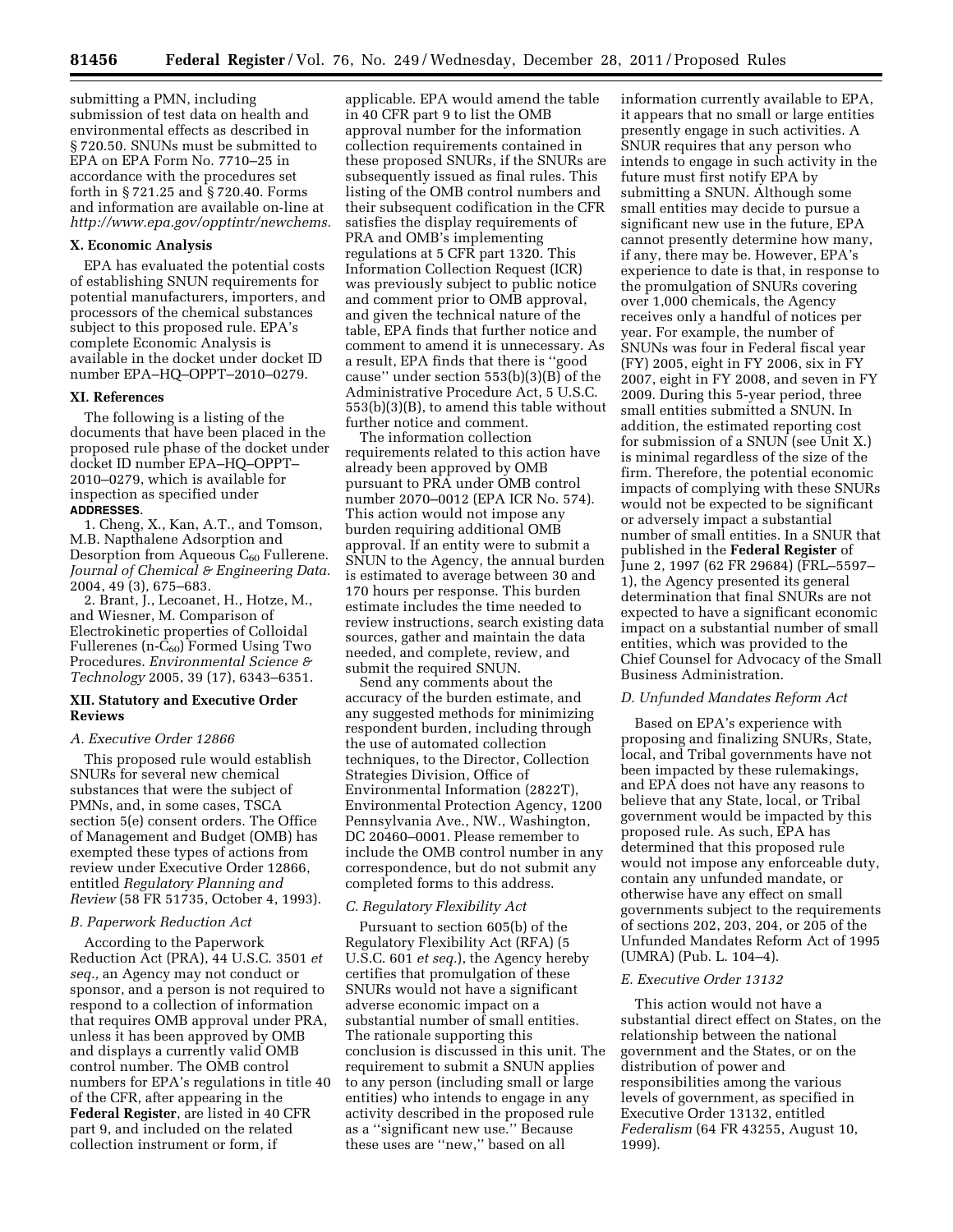## *F. Executive Order 13175*

This proposed rule would not have Tribal implications because it is not expected to have substantial direct effects on Indian Tribes. This proposed rule would not significantly nor uniquely affect the communities of Indian Tribal governments, nor would it involve or impose any requirements that affect Indian Tribes. Accordingly, the requirements of Executive Order 13175, entitled *Consultation and Coordination with Indian Tribal Governments* (65 FR 67249, November 9, 2000), do not apply to this proposed rule.

#### *G. Executive Order 13045*

This action is not subject to Executive Order 13045, entitled *Protection of Children from Environmental Health Risks and Safety Risks* (62 FR 19885, April 23, 1997), because this is not an economically significant regulatory action as defined by Executive Order 12866, and this action does not address environmental health or safety risks disproportionately affecting children.

## *H. Executive Order 13211*

This proposed rule is not subject to Executive Order 13211, entitled *Actions Concerning Regulations That Significantly Affect Energy Supply, Distribution, or Use* (66 FR 28355, May 22, 2001), because this action is not expected to affect energy supply, distribution, or use and because this action is not a significant regulatory action under Executive Order 12866.

# *I. National Technology Transfer and Advancement Act*

In addition, since this action does not involve any technical standards, section 12(d) of the National Technology Transfer and Advancement Act of 1995 (NTTAA), Public Law 104–113, section 12(d) (15 U.S.C. 272 note), does not apply to this action.

## *J. Executive Order 12898*

This action does not entail special considerations of environmental justice related issues as delineated by Executive Order 12898, entitled *Federal Actions to Address Environmental Justice in Minority Populations and Low-Income Populations* (59 FR 7629, February 16, 1994).

# **List of Subjects in 40 CFR Part 721**

Environmental protection, Chemicals, Hazardous substances, Reporting and recordkeeping requirements.

## Dated: December 19, 2011.

# **Wendy C. Hamnett,**

*Director, Office of Pollution Prevention and Toxics.* 

Therefore, it is proposed that 40 CFR part 721 be amended as follows:

## **PART 721—[AMENDED]**

1. The authority citation for part 721 continues to read as follows:

**Authority:** 15 U.S.C. 2604, 2607, and 2625(c).

2. Add § 721.10265 to subpart E to read as follows:

# **§ 721.10265 Ethane, 2-bromo-1, 1-difluoro-.**

(a) *Chemical substance and significant new uses subject to reporting.*  (1) The chemical substance identified as ethane, 2-bromo-1, 1-difluoro-(PMN P– 04–244; CAS No. 359–07–9) is subject to reporting under this section for the significant new uses described in paragraph (a)(2) of this section. The requirements of this rule do not apply to quantities of the PMN substance after it has been completely reacted (cured).

(2) The significant new uses are: (i) *Protection in the workplace.*  Requirements as specified in § 721.63  $(a)(1), (a)(2)(i), (a)(3), (a)(4), (a)(6)(v),$  $(a)(6)(vi)$ ,  $(b)$  (concentration set at 0.1) percent), and (c). The following National Institute for Occupational Safety and Health (NIOSH)-certified respirator with an assigned protection factor (APF) of at least 75 meets the minimum requirements for § 721.63(a)(4): NIOSH-certified supplied-air respirator operated in pressure demand or other positive pressure mode and equipped with a tight-fitting full facepiece.

(A) As an alternative to the respiratory requirements listed in paragraph (a)(2)(i), a manufacturer, importer, or processor may choose to follow the new chemical exposure limit (NCEL) provisions listed in the TSCA section 5(e) consent order for this substance. The NCEL is 0.5 mg/m<sup>3</sup> as an 8-hour time-weighted average. Persons who wish to pursue NCELs as an alternative to the § 721.63 respirator requirements may request to do so under § 721.30. Persons whose § 721.30 requests to use the NCELs approach are approved by EPA will receive NCELs provisions comparable to those contained in the corresponding section 5(e) consent order.

(B) [Reserved]

(ii) *Hazard communication program.*  Requirements as specified in § 721.72  $(a), (b), (c), (d), (e)$  (concentration set at 0.1 percent),  $(f)$ ,  $(g)(1)(iv)$ ,  $(g)(1)(vi)$ ,

 $(g)(1)(\n)$ ,  $(g)(1)(ix)$ ,  $(g)(2)(ii)$ ,  $(g)(2)(iii)$ , (g)(2)(iv) (use respiratory protection or maintain workplace airborne concentrations at or below an 8-hour time-weighted average of 0.5 mg/m3), and (g)(5).

(iii) *Industrial, commercial, and consumer activities.* Requirements as specified in § 721.80 (k) (chemical intermediate for a herbicide), and (q).

(b) *Specific requirements.* The provisions of subpart A of this part apply to this section except as modified by this paragraph.

(1) *Recordkeeping.* Recordkeeping requirements as specified in § 721.125 (a), (b), (c), (d), (e), (f), (g), (h), and (i) are applicable to manufacturers, importers, and processors of this substance.

(2) *Limitations or revocation of certain notification requirements.* The provisions of § 721.185 apply to this section.

(3) *Determining whether a specific use is subject to this section.* The provisions of § 721.1725(b)(1) apply to this section. 3. Add § 721.10266 to subpart E to read as follows:

#### **§ 721.10266 Multi-walled carbon nanotubes (generic) (P–08–733 and P–08– 734).**

(a) *Chemical substances and significant new uses subject to reporting.*  (1) The chemical substances identified generically as multi-walled carbon nanotubes (PMNs P–08–733 and P–08– 734) are subject to reporting under this section for the significant new uses described in paragraph (a)(2) of this section. The requirements of this rule do not apply to quantities of the PMN substances after they have been completely reacted (cured); embedded or incorporated into a polymer matrix that has been reacted (cured); or embedded, encapsulated or incorporated by the polymer binder into a permanent solid matrix (does not include slurries) that is not intended to undergo further processing, except for mechanical processing.

(2) The significant new uses are:

(i) *Protection in the workplace.*  Requirements as specified in § 721.63  $(a)(1), (a)(2)(i), (a)(2)(ii), (a)(3), (a)(4),$  $(a)(6)(i)$ ,  $(a)(6)(ii)$ , and  $(c)$ . The following National Institute for Occupational Safety and Health (NIOSH)-certified respirator with an assigned protection factor (APF) of at least 50 meets the minimum requirements for § 721.63(a)(4): NIOSH-certified airpurifying, tight-fitting full-face respirator equipped with N–100, P–100, or R–100 filter.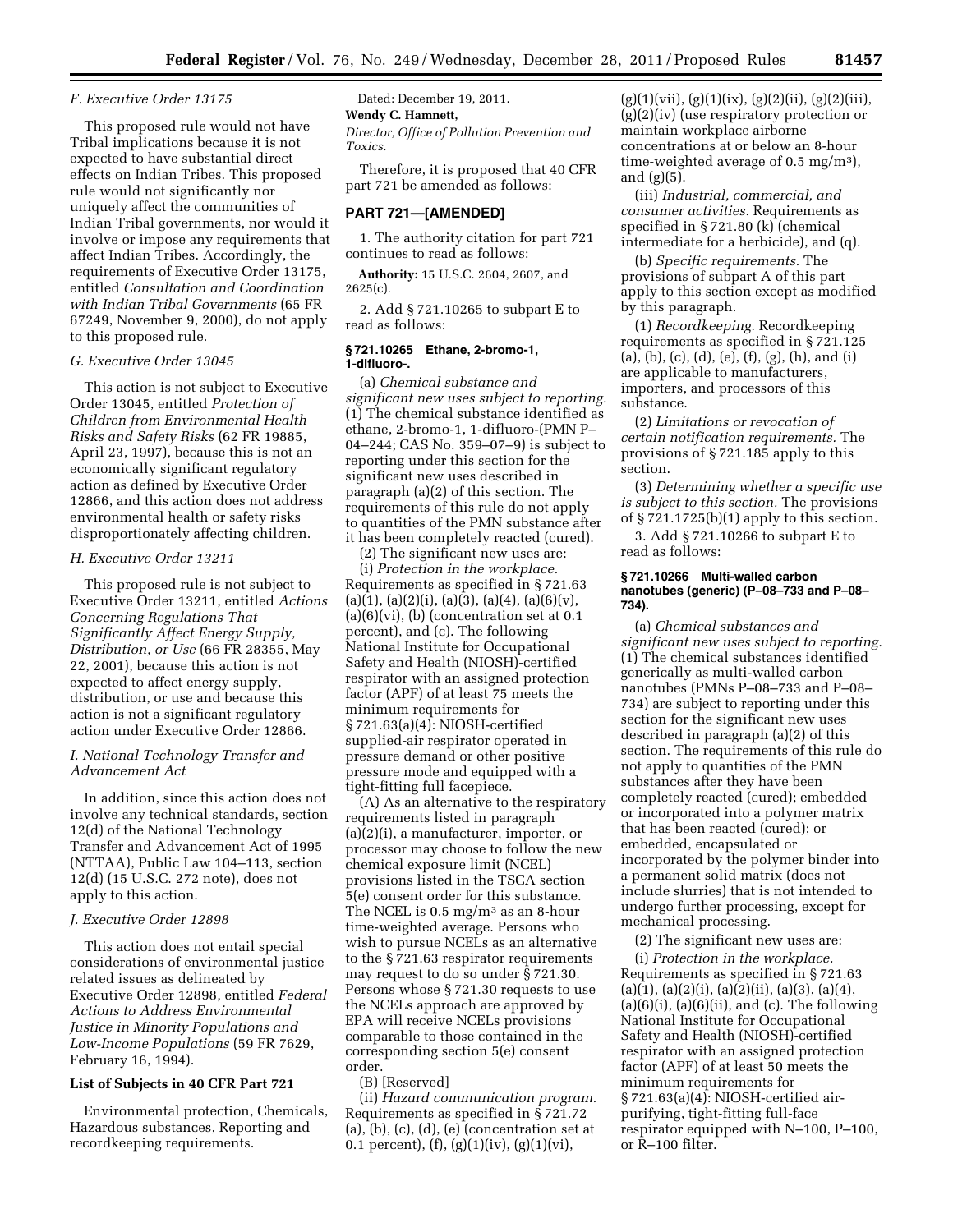(ii) *Industrial, commercial, and consumer activities.* Requirements as specified in § 721.80 (f), (k), and (q).

(iii) *Release to water.* Requirements as specified in § 721.90 (a)(1), (b)(1), and  $(c)(1)$ .

(b) *Specific requirements.* The provisions of subpart A of this part apply to this section except as modified by this paragraph.

(1) *Recordkeeping.* Recordkeeping requirements as specified in § 721.125 (a), (b), (c), (d), (e), (i), and (k) are applicable to manufacturers, importers, and processors of these substances.

(2) *Limitations or revocation of certain notification requirements.* The provisions of § 721.185 apply to this significant new use rule.

(3) *Determining whether a specific use is subject to this section.* The provisions of  $\S 721.1725(b)(1)$  apply to this section.

4. Add § 721.10267 to subpart E to read as follows:

#### **§ 721.10267 [5,6]Fullerene-C60-Ih.**

(a) *Chemical substance and significant new uses subject to reporting.*  (1) The chemical substance identified as [5,6]fullerene-C60-Ih (PMN P–09–54; CAS No. 99685–96–8) is subject to reporting under this section for the significant new uses described in paragraph (a)(2) of this section. The requirements of this rule do not apply to quantities of the PMN substance after it has been completely reacted (cured); embedded or incorporated into a polymer matrix that itself has been reacted (cured); or embedded in a permanent solid polymer form that is not intended to undergo further processing except for mechanical processing.

(2) The significant new uses are:

(i) *Protection in the workplace.*  Requirements as specified in § 721.63  $(a)(1), (a)(2)(i), (a)(2)(ii), (a)(3), (a)(4),$  $(a)(6)(i)$ ,  $(a)(6)(ii)$ , and  $(c)$ . The following National Institute for Occupational Safety and Health (NIOSH)-certified respirator meets the minimum requirements for § 721.63(a)(4): NIOSHcertified air-purifying, tight-fitting fullface respirator equipped with N–100, P– 100, or R–100 filter.

(ii) *Industrial, commercial, and consumer activities.* Requirements as specified in § 721.80(k) (an intermediate compound for use in producing downstream products that will in turn be used in organic electronic devices and an additive to improve mechanical properties or conductivity; a compound used to improve the mechanical properties of rubbers, plastics, and lubricants; or a compound for use as an additive to increase the conductivity of materials).

(iii) *Release to water.* Requirements as specified in § 721.90 (a)(1), (b)(1), and  $(c)(1).$ 

(b) *Specific requirements.* The provisions of subpart A of this part apply to this section except as modified by this paragraph.

(1) *Recordkeeping.* Recordkeeping requirements as specified in § 721.125 (a), (b), (c), (d), (e), (i), and (k) are applicable to manufacturers, importers, and processors of this substance.

(2) *Limitations or revocation of certain notification requirements.* The provisions of § 721.185 apply to this significant new use rule.

5. Add § 721.10268 to subpart E to read as follows:

## **§ 721.10268 [5,6]Fullerene-C70-D5h(6).**

(a) *Chemical substance and significant new uses subject to reporting.*  (1) The chemical substance identified as [5,6]fullerene-C70-D5h(6) (PMN P–09– 55; CAS No. 115383–22–7) is subject to reporting under this section for the significant new uses described in paragraph (a)(2) of this section. The requirements of this rule do not apply to quantities of the PMN substance after it has been completely reacted (cured); embedded or incorporated into a polymer matrix that itself has been reacted (cured); or embedded in a permanent solid polymer form that is not intended to undergo further processing except for mechanical processing.

(2) The significant new uses are: (i) *Protection in the workplace.*  Requirements as specified in § 721.63  $(a)(1), (a)(2)(i), (a)(2)(ii), (a)(3), (a)(4),$  $(a)(6)(i)$ ,  $(a)(6)(ii)$ , and  $(c)$ . The following National Institute for Occupational Safety and Health (NIOSH)-certified respirator with an assigned protection factor (APF) of at least 50 meets the minimum requirements for § 721.63(a)(4): NIOSH-certified airpurifying, tight-fitting full-face respirator equipped with N–100, P–100, or R–100 filter.

(ii) *Industrial, commercial, and consumer activities.* Requirements as specified in § 721.80(k) (an intermediate compound for use in producing downstream products that will in turn be used in organic electronic devices and an additive to improve mechanical properties or conductivity; a compound used to improve the mechanical properties of rubbers, plastics, and lubricants; or a compound for use as an additive to increase the conductivity of materials).

(iii) *Release to water.* Requirements as specified in § 721.90 (a)(1), (b)(1), and  $(c)(1)$ .

(b) *Specific requirements.* The provisions of subpart A of this part apply to this section except as modified by this paragraph.

(1) *Recordkeeping.* Recordkeeping requirements as specified in § 721.125 (a), (b), (c), (d), (e), (i), and (k) are applicable to manufacturers, importers, and processors of this substance.

(2) *Limitations or revocation of certain notification requirements.* The provisions of § 721.185 apply to this significant new use rule.

6. Add § 721.10269 to subpart E to read as follows:

## **§ 721.10269 [5,6]Fullerene-C84–D2.**

(a) Chemical *substance and significant new uses subject to reporting.*  (1) The chemical substance identified as [5,6]fullerene-C84-D2 (PMN P–09–56; CAS No. 145809–19–4) is subject to reporting under this section for the significant new uses described in paragraph (a)(2) of this section. The requirements of this rule do not apply to quantities of the PMN substance after it has been completely reacted (cured); embedded or incorporated into a polymer matrix that itself has been reacted (cured); or embedded in a permanent solid polymer form that is not intended to undergo further processing except for mechanical processing.

(2) The significant new uses are: (i) *Protection in the workplace.*  Requirements as specified in § 721.63  $(a)(1), (a)(2)(i), (a)(2)(ii), (a)(3), (a)(4),$  $(a)(6)(i)$ ,  $(a)(6)(ii)$ , and  $(c)$ . The following National Institute for Occupational Safety and Health (NIOSH)-certified respirator meets the minimum requirements for § 721.63(a)(4): NIOSHcertified air-purifying, tight-fitting fullface respirator equipped with N–100, P– 100, or R–100 filter.

(ii) *Industrial, commercial, and consumer activities.* Requirements as specified in § 721.80(k) (an intermediate compound for use in producing downstream products that will in turn be used in organic electronic devices and an additive to improve mechanical properties or conductivity; a compound used to improve the mechanical properties of rubbers, plastics, and lubricants; or a compound for use as an additive to increase the conductivity of materials).

(iii) *Release to water.* Requirements as specified in § 721.90 (a)(1), (b)(1), and  $(c)(1)$ .

(b) *Specific requirements.* The provisions of subpart A of this part apply to this section except as modified by this paragraph.

(1) *Recordkeeping.* Recordkeeping requirements as specified in § 721.125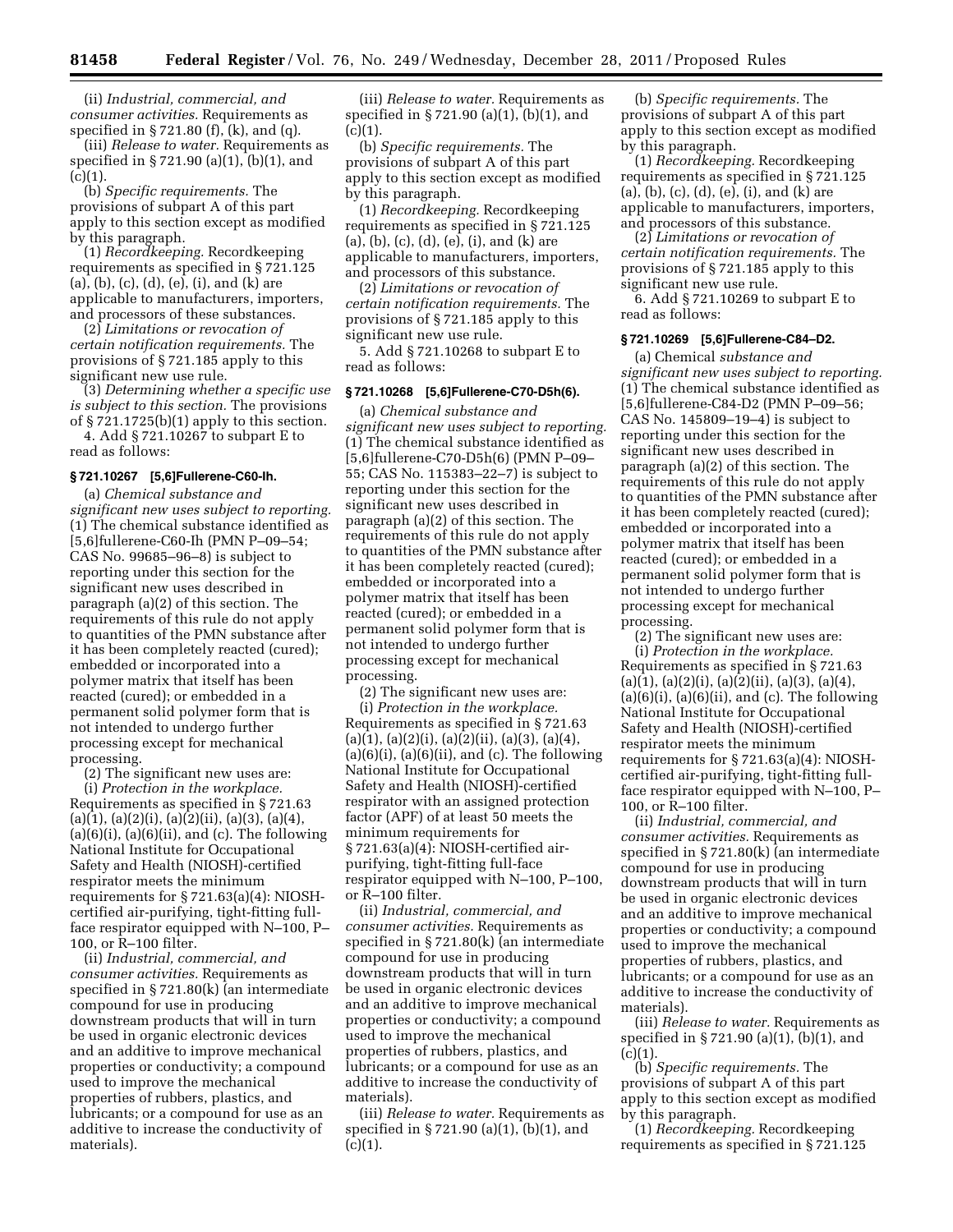(a), (b), (c), (d), (e), (i), and (k) are applicable to manufacturers, importers, and processors of this substance.

(2) *Limitations or revocation of certain notification requirements.* The provisions of § 721.185 apply to this significant new use rule.

7. Add § 721.10270 to subpart E to read as follows:

## **§ 721.10270 [5,6]Fullerene-C84-D2d.**

(a) *Chemical substance and significant new uses subject to reporting.*  (1) The chemical substance identified as [5,6]fullerene-C84-D2d (PMN P–09–57; CAS No. 145809–20–7) is subject to reporting under this section for the significant new uses described in paragraph (a)(2) of this section. The requirements of this rule do not apply to quantities of the PMN substance after it has been completely reacted (cured); embedded or incorporated into a polymer matrix that itself has been reacted (cured); or embedded in a permanent solid polymer form that is not intended to undergo further processing except for mechanical processing.

(2) The significant new uses are:

(i) *Protection in the workplace.*  Requirements as specified in § 721.63  $(a)(1), (a)(2)(i), (a)(2)(ii), (a)(3), (a)(4),$  $(a)(6)(i)$ ,  $(a)(6)(ii)$ , and  $(c)$ . The following National Institute for Occupational Safety and Health (NIOSH)-certified respirator meets the minimum requirements for § 721.63(a)(4): NIOSHcertified air-purifying, tight-fitting fullface respirator equipped with N100 cartridges.

(ii) *Industrial, commercial, and consumer activities.* Requirements as specified in § 721.80(k) (an intermediate compound for use in producing downstream products that will in turn be used in organic electronic devices and an additive to improve mechanical properties or conductivity; a compound used to improve the mechanical properties of rubbers, plastics, and lubricants; or a compound for use as an additive to increase the conductivity of materials).

(iii) *Release to water.* Requirements as specified in § 721.90 (a)(1), (b)(1), and  $(c)(1)$ .

(b) *Specific requirements.* The provisions of subpart A of this part apply to this section except as modified by this paragraph.

(1) *Recordkeeping.* Recordkeeping requirements as specified in § 721.125 (a), (b), (c), (d), (e), (i), and (k) are applicable to manufacturers, importers, and processors of this substance.

(2) *Limitations or revocation of certain notification requirements.* The provisions of § 721.185 apply to this significant new use rule.

8. Add § 721.10271 to subpart E to read as follows:

#### **§ 721.10271 3**′**Hcyclopropa[1,9][5,6]Fullerene-C60-Ih-3**′ **butanoic acid, 3**′**-phenyl-, methyl ester.**

(a) *Chemical substance and significant new uses subject to reporting.*  (1) The chemical substance identified as 3′H-cyclopropa[1,9][5-6]Fullerene-C60– Ih-3′-butanoic acid, 3′-phenyl-, methyl ester, (PMNs P–09–142 and Chemical A in P–09–416; CAS No. 160848–22–6) is subject to reporting under this section for the significant new uses described in paragraph (a)(2) of this section. The requirements of this rule do not apply to quantities of the PMN substances after they have been completely reacted (cured); embedded or incorporated into a polymer matrix that itself has been reacted (cured); or embedded in a permanent solid polymer form that is not intended to undergo further processing, except for mechanical processing.

(2) The significant new uses are: (i) *Protection in the workplace.*  Requirements as specified in § 721.63  $(a)(1), (a)(2)(i), (a)(2)(ii), (a)(3), (a)(4),$  $(a)(6)(i)$ ,  $(a)(6)(ii)$ , and  $(c)$ . The following National Institute for Occupational Safety and Health (NIOSH)-certified respirator meets the minimum requirements for § 721.63(a)(4): NIOSHcertified air-purifying, tight-fitting fullface respirator equipped with N100 cartridges.

(ii) *Industrial, commercial, and consumer activities.* Requirements as specified in § 721.80 (k) (use as a compound used in fabrication and/or operation of electronic devices that enables or improves the conductivity, efficiency, voltage, or other characteristics of the device and a compound that improves the mechanical properties of lubricants and plastics; or use as an acceptor molecule in a polymer coating in an encapsulated organic photovoltaic electronic device) and (q).

(iii) *Release to water.* Requirements as specified in § 721.90 (a)(1), (b)(1), and  $(c)(1)$ .

(b) *Specific requirements.* The provisions of subpart A of this part apply to this section except as modified by this paragraph.

(1) *Recordkeeping.* Recordkeeping requirements as specified in § 721.125 (a), (b), (c), (d), (e), (i), and (k) are applicable to manufacturers, importers, and processors of this substance.

(2) *Limitations or revocation of certain notification requirements.* The provisions of § 721.185 apply to this significant new use rule.

(3) *Determining whether a specific use is subject to this section.* The provisions of § 721.1725(b)(1) apply to this section. 9. Add § 721.10272 to subpart E to

read as follows:

#### **§ 721.10272 3**′**Hcyclopropa[8,25][5,6]Fullerene-C70-D5h(6)- 3**′**-butanoic acid, 3**′**-phenyl-, methyl ester.**

(a) *Chemical substance and significant new uses subject to reporting.*  (1) The chemical substances identified as 3′H-cyclopropa[8,25][5-6]Fullerene-C70-D5h(6)-3′-butanoic acid, 3′-phenyl-, methyl ester (PMNs P–09–143 and Chemical B in P–09–416; CAS No. 609771–63–3) is subject to reporting under this section for the significant new uses described in paragraph (a)(2) of this section. The requirements of this rule do not apply to quantities of the PMN substances after they have been completely reacted (cured); embedded or incorporated into a polymer matrix that itself has been reacted (cured); or embedded in a permanent solid polymer form that is not intended to undergo further processing, except for mechanical processing.

(2) The significant new uses are: (i) *Protection in the workplace.*  Requirements as specified in § 721.63  $(a)(1), (a)(2)(i), (a)(2)(ii), (a)(3), (a)(4),$  $(a)(6)(i)$ ,  $(a)(6)(ii)$ , and  $(c)$ . The following National Institute for Occupational Safety and Health (NIOSH)-certified respirator meets the minimum requirements for § 721.63(a)(4): NIOSHcertified air-purifying, tight-fitting fullface respirator equipped with N100 cartridges.

(ii) *Industrial, commercial, and consumer activities.* Requirements as specified in § 721.80 (k) (use as a compound used in fabrication and/or operation of electronic devices that enables or improves the conductivity, efficiency, voltage or other characteristics of the device and a compound that improves the mechanical properties of lubricants and plastics; or use as an acceptor molecule in a polymer coating in an encapsulated organic photovoltaic electronic device) and (q).

(iii) *Release to water.* Requirements as specified in § 721.90 (a)(1), (b)(1), and  $(c)(1)$ .

(b) *Specific requirements.* The provisions of subpart A of this part apply to this section except as modified by this paragraph.

(1) *Recordkeeping.* Recordkeeping requirements as specified in § 721.125 (a), (b), (c), (d), (e), (i), and (k) are applicable to manufacturers, importers, and processors of this substance.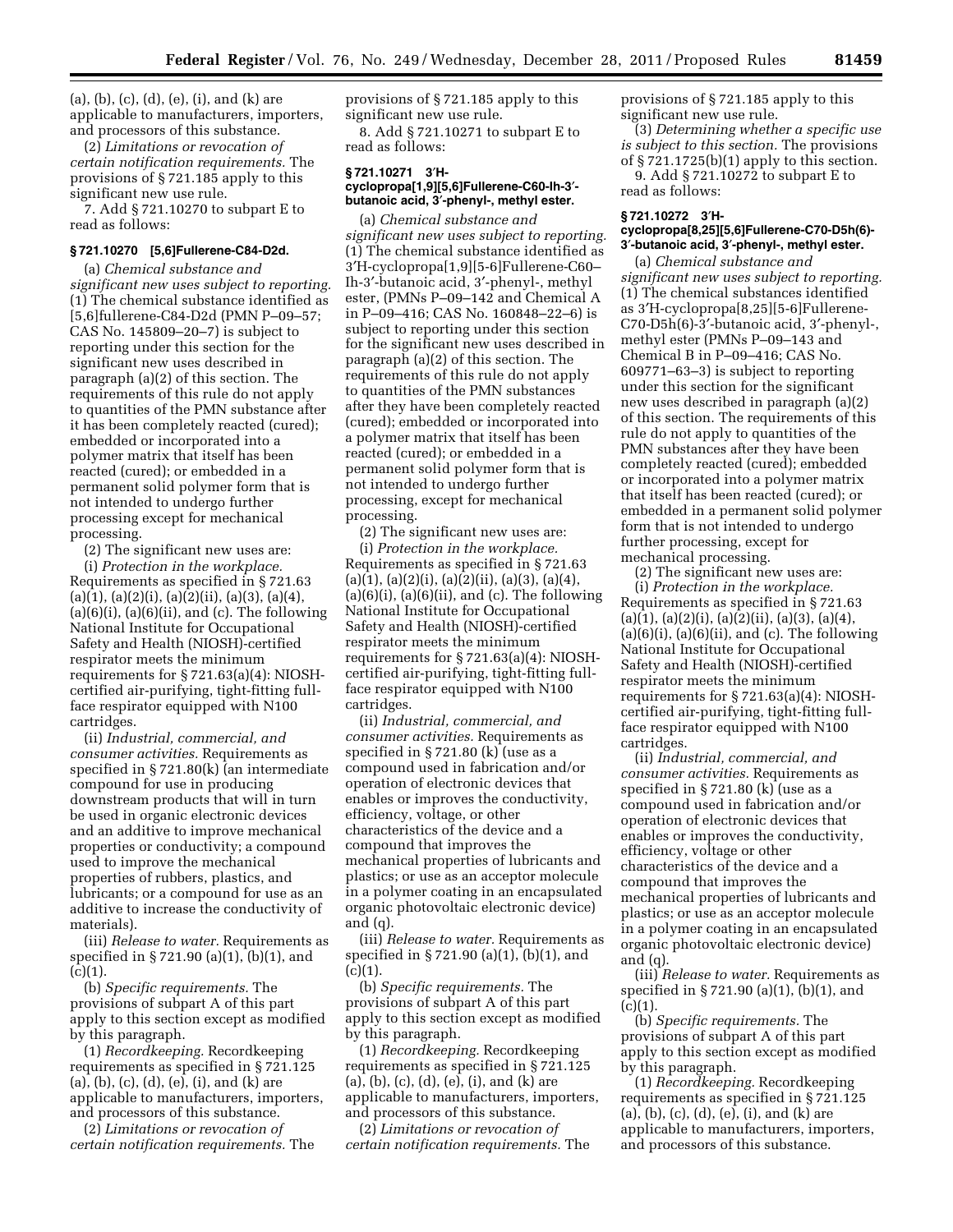(2) *Limitations or revocation of certain notification requirements.* The provisions of § 721.185 apply to this significant new use rule.

(3) *Determining whether a specific use is subject to this section.* The provisions of § 721.1725(b)(1) apply to this section. 10. Add § 721.10273 to subpart E to

read as follows:

## **§ 721.10273 3**′**H-cyclopropa[7,22][5- 6]Fullerene-C70–D5h(6)-3**′**-butanoic acid, 3**′ **phenyl-, methyl ester.**

(a) *Chemical substance and significant new uses subject to reporting.*  (1) The chemical substances identified as 3′H-cyclopropa[7,22][5,6]Fullerene-C70–D5h(6)-3′-butanoic acid, 3′ phenyl-, methyl ester (P–09–144 and Chemical C in P–09–416, CAS No. 1051371–21–1) is subject to reporting under this section for the significant new uses described in paragraph (a)(2) of this section. The requirements of this rule do not apply to quantities of the PMN substances after they have been completely reacted (cured); embedded or incorporated into a polymer matrix that itself has been reacted (cured); or embedded in a permanent solid polymer form that is not intended to undergo further processing, except for mechanical processing.

(2) The significant new uses are:

(i) *Protection in the workplace.*  Requirements as specified in § 721.63(a)(1), (a)(2)(i), (a)(2)(ii), (a)(3),  $(a)(4)$ ,  $(a)(6)(i)$ ,  $(a)(6)(ii)$ , and  $(c)$ . The following National Institute for Occupational Safety and Health (NIOSH)-certified respirator meets the minimum requirements for § 721.63(a)(4): NIOSH-certified airpurifying, tight-fitting full-face respirator equipped with N100 cartridges.

(ii) *Industrial, commercial, and consumer activities.* Requirements as specified in § 721.80(k) (use as a compound used in fabrication and/or operation of electronic devices that enables or improves the conductivity, efficiency, voltage or other characteristics of the device and a compound that improves the mechanical properties of lubricants and plastics; or use as an acceptor molecule in a polymer coating in an encapsulated organic photovoltaic electronic device) and (q).

(iii) *Release to water.* Requirements as specified in § 721.90(a)(1), (b)(1), and  $(c)(1)$ .

(b) *Specific requirements.* The provisions of subpart A of this part apply to this section except as modified by this paragraph.

(1) *Recordkeeping.* Recordkeeping requirements as specified in § 721.125 (a), (b), (c), (d), (e), (i), and (k) are applicable to manufacturers, importers, and processors of this substance.

(2) *Limitations or revocation of certain notification requirements.* The provisions of § 721.185 apply to this significant new use rule.

(3) *Determining whether a specific use is subject to this section.* The provisions of § 721.1725(b)(1) apply to this section.

11. Add § 721.10274 to subpart E to read as follows:

## **§ 721.10274 Multi-walled carbon nanotubes (generic) (P–09–188).**

(a) *Chemical substance and significant new uses subject to reporting.*  (1) The chemical substance identified generically as multi-walled carbon nanotubes (PMN P–09–188) is subject to reporting under this section for the significant new uses described in paragraph (a)(2) of this section. The requirements of this rule do not apply to quantities of the PMN substance after it has been completely reacted (cured); embedded or incorporated into a polymer matrix that itself has been reacted (cured); or embedded in a permanent solid polymer form with a concentration of the PMN substance equal to or below 30 percent that is not intended to undergo further processing except for mechanical processing.

(2) The significant new uses are:

(i) *Protection in the workplace.*  Requirements as specified in § 721.63(a)(1), (a)(2)(i), (a)(2)(ii), (a)(3), (a)(4), and (c). The following National Institute for Occupational Safety and Health (NIOSH)-certified respirator meets the minimum requirements for § 721.63(a)(4): NIOSH-certified airpurifying, tight-fitting full-face respirator equipped with N–100, P–100, or R–100 filter.

(ii) *Industrial, commercial, and consumer activities.* Requirements as specified in § 721.80(f), (k), (m), (o), and  $(q)$ 

(iii) *Release to water.* Requirements as specified in § 721.90 (a)(1), (b)(1), and  $(c)(1)$ .

(b) *Specific requirements.* The provisions of subpart A of this part apply to this section except as modified by this paragraph.

(1) *Recordkeeping.* Recordkeeping requirements as specified in § 721.125 (a), (b), (c), (d), (e), (i), and (k) are applicable to manufacturers, importers, and processors of this substance.

(2) *Limitations or revocation of certain notification requirements.* The provisions of § 721.185 apply to this significant new use rule.

(3) *Determining whether a specific use is subject to this section.* The provisions of § 721.1725(b)(1) apply to this section.

12. Add § 721.10275 to subpart E to read as follows:

## **§ 721.10275 Multi-walled carbon nanotubes (generic) (P–09–417).**

(a) *Chemical substance and significant new uses subject to reporting.*  (1) The chemical substance identified generically as multi-walled carbon nanotubes (PMN P–09–417) is subject to reporting under this section for the significant new uses described in paragraph (a)(2) of this section. The requirements of this rule do not apply to quantities of the PMN substance after it has been completely reacted (cured); embedded or incorporated into a polymer matrix that itself has been reacted (cured); or embedded in a permanent solid polymer form that is not intended to undergo further processing, except for mechanical processing.

(2) The significant new uses are: (i) *Protection in the workplace.*  Requirements as specified in § 721.63  $(a)(1), (a)(2)(i), (a)(2)(ii), (a)(3), (a)(4),$  $(a)(6)(i)$ ,  $(a)(6)(ii)$ , and  $(c)$ . The following National Institute for Occupational Safety and Health (NIOSH)-certified respirator with an assigned protection factor (APF) of at least 50 meets the minimum requirements for § 721.63(a)(4): NIOSH-certified airpurifying, tight-fitting full-face respirator equipped with N–100, P–100, or R–100 filter.

(ii) *Industrial, commercial, and consumer activities.* Requirements as specified in § 721.80 (f), (k) (plastics additive to improve electrical, thermal, and/or mechanical properties), (m), and (o).

(iii) *Release to water.* Requirements as specified in § 721.90 (b)(1) and (c)(1).

(b) *Specific requirements.* The provisions of subpart A of this part apply to this section except as modified by this paragraph.

(1) *Recordkeeping.* Recordkeeping requirements as specified in § 721.125 (a), (b), (c), (d), (e), (i), and (k) are applicable to manufacturers, importers, and processors of this substance.

(2) *Limitations or revocation of certain notification requirements.* The provisions of § 721.185 apply to this significant new use rule.

13. Add § 721.10276 to subpart E to read as follows:

## **§ 721.10276 Multi-walled carbon nanotubes (generic) (P–10–39).**

(a) *Chemical substance and significant new uses subject to reporting.*  (1) The chemical substance identified generically as multi-walled carbon nanotubes (PMN P–10–39) is subject to reporting under this section for the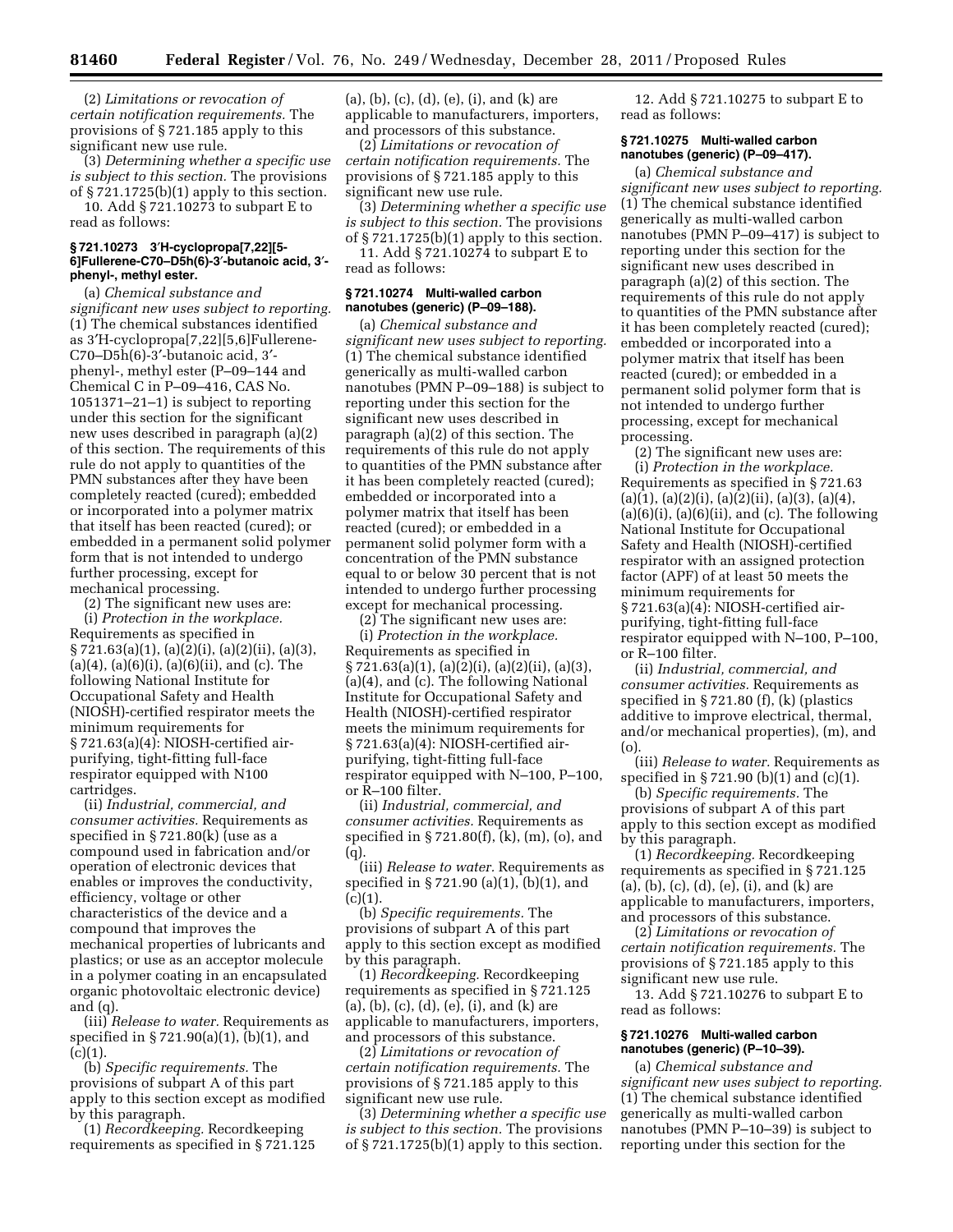significant new uses described in paragraph (a)(2) of this section. The requirements of this rule do not apply to quantities of the PMN substance after it has been completely reacted (cured); embedded or incorporated into a polymer matrix that itself has been reacted (cured); or embedded in a permanent solid polymer, metal, glass, or ceramic form that is not intended to undergo further processing except for mechanical processing.

(2) The significant new uses are: (i) *Protection in the workplace.*  Requirements as specified in § 721.63  $(a)(1), (a)(2)(i), (a)(2)(ii), (a)(3), (a)(4),$ and (c). The following National Institute for Occupational Safety and Health (NIOSH)-certified respirators with an

approved protection factor (APF) of at least 50 meets the minimum requirements for § 721.63(a)(4): NIOSHcertified air-purifying, tight-fitting fullface respirator equipped with N–100, P– 100, or R–100 filter.

(ii) *Industrial, commercial, and consumer activities.* Requirements as specified in  $\S 721.80(k)$ ,  $(m)$ ,  $(o)$ , and  $(p)$ (120,000 kilograms of the aggregate of this chemical substance and the substance in § 721.10277 for P–10–40).

(iii) *Release to water.* Requirements as specified in § 721.90(a)(1), (b)(1), and  $(c)(1).$ 

(b) *Specific requirements.* The provisions of subpart A of this part apply to this section except as modified by this paragraph.

(1) *Recordkeeping.* Recordkeeping requirements as specified in § 721.125(a), (b), (c), (d), (e), (i), and (k) are applicable to manufacturers, importers, and processors of these substances.

(2) *Limitations or revocation of certain notification requirements.* The provisions of § 721.185 apply to this significant new use rule.

(3) *Determining whether a specific use is subject to this section.* The provisions of § 721.1725(b)(1) apply to this section.

14. Add § 721.10277 to subpart E to read as follows:

## **§ 721.10277 Single-walled and multi-walled carbon nanotubes (generic) (P–10–40).**

(a) *Chemical substance and significant new uses subject to reporting.*  (1) The chemical substance identified generically as single-walled and multiwalled carbon nanotubes (PMN P–10– 40) is subject to reporting under this section for the significant new uses described in paragraph (a)(2) of this section. The requirements of this rule do not apply to quantities of the PMN substance after it has been completely reacted (cured); embedded or incorporated into a polymer matrix that

itself has been reacted (cured); or embedded in a permanent solid polymer, metal, glass, or ceramic form that is not intended to undergo further processing except for mechanical processing.

(2) The significant new uses are: (i) *Protection in the workplace.*  Requirements as specified in § 721.63(a)(1), (a)(2)(i), (a)(2)(ii), (a)(3), (a)(4), and (c). The following National Institute for Occupational Safety and Health (NIOSH)-certified respirators with an assigned protection factor (APF) of at least 50 meet the minimum requirements for § 721.63(a)(4): NIOSHcertified air-purifying, tight-fitting fullface respirator equipped with N–100, P–100, or R–100 filter.

(ii) *Industrial, commercial, and consumer activities.* Requirements as specified in  $\S 721.80(k)$ , (m), (o), and (p) (120,000 kilograms of the aggregate of this chemical substance and the substance in § 721.10276 for P–10–39).

(iii) *Release to water.* Requirements as specified in § 721.90(a)(1), (b)(1), and  $(c)(1)$ .

(b) *Specific requirements.* The provisions of subpart A of this part apply to this section except as modified by this paragraph.

(1) *Recordkeeping.* Recordkeeping requirements as specified in § 721.125(a), (b), (c), (d), (e), (i), and (k) are applicable to manufacturers, importers, and processors of these substances.

(2) *Limitations or revocation of certain notification requirements.* The provisions of § 721.185 apply to this significant new use rule.

(3) *Determining whether a specific use is subject to this section.* The provisions of § 721.1725(b)(1) apply to this section.

15. Add § 721.10278 to subpart E to read as follows:

## **§ 721.10278 4,4**′**-Bipyridinium, 1- (phosphonoalkyl)-1**′**-substituted-, salt with anion (1:2) (generic).**

(a) *Chemical substance and significant new uses subject to reporting.*  (1) The chemical substance identified generically as 4,4′-bipyridinium, 1- (phosphonoalkyl)-1′-substituted-, salt with anion (1:2) (PMN P–10–224) is subject to reporting under this section for the significant new uses described in paragraph (a)(2) of this section.

(2) The significant new uses are: (i) *Protection in the workplace.*  Requirements as specified in § 721.63  $(a)(1)$ ,  $(a)(2)(i)$ ,  $(a)(3)$  (applicable to gloves only), (a)(4), (a)(6), (b) (concentration set at 1.0 percent), and (c). The following National Institute for Occupational Safety and Health (NIOSH)-certified respirators with an

assigned protection factor (APF) of 10– 25 meet the minimum requirements for  $§ 721.63(a)(4):$ 

(A) NIOSH-certified air-purifying, tight-fitting half-face respirator equipped with N100 (if oil aerosols absent), R100, or P100 filters;

(B) NIOSH-certified air-purifying, tight-fitting full-face respirator equipped with N100 (if oil aerosols absent), R100, or P100 filters;

(C) NIOSH-certified powered airpurifying respirator equipped with a loose- fitting hood or helmet and high efficiency particulate air (HEPA) filters;

(D) NIOSH-certified powered airpurifying respirator equipped with a tight-fitting facepiece (either half-face or full-face) and HEPA filters; or

(E) NIOSH-certified supplied-air respirator operated in pressure demand or continuous flow mode and equipped with a hood or helmet, or tight-fitting facepiece (either half-face or full-face).

(ii) *Industrial, commercial, and consumer activities.* Requirements as specified in § 721.80(f), (j), (s) (1,000 kilograms),  $(v)(1)$ , and  $(v)(2)$ .

(b) *Specific requirements.* The provisions of subpart A of this part apply to this section except as modified by this paragraph.

(1) *Recordkeeping.* Recordkeeping requirements as specified in § 721.125(a), (b), (c), (d), (e), and (i) are applicable to manufacturers, importers, and processors of this substance.

(2) *Limitations or revocation of certain notification requirements.* The provisions of § 721.185 apply to this section.

(3) *Determining whether a specific use is subject to this section.* The provisions of § 721.1725(b)(1) apply to this section.

16. Add § 721.10279 to subpart E to read as follows:

#### **§ 721.10279 Multi-walled carbon nanotubes (generic) (P–10–246).**

(a) *Chemical substance and significant new uses subject to reporting.*  (1) The chemical substance identified generically as multi-walled carbon nanotubes (PMN P–10–246) is subject to reporting under this section for the significant new uses described in paragraph (a)(2) of this section. The requirements of this rule do not apply to quantities of the PMN substance after it has been completely reacted (cured); embedded or incorporated into a polymer matrix that itself has been reacted (cured); or embedded in a permanent solid polymer form that is not intended to undergo further processing, except for mechanical processing.

(2) The significant new uses are: (i) *Protection in the workplace.*  Requirements as specified in